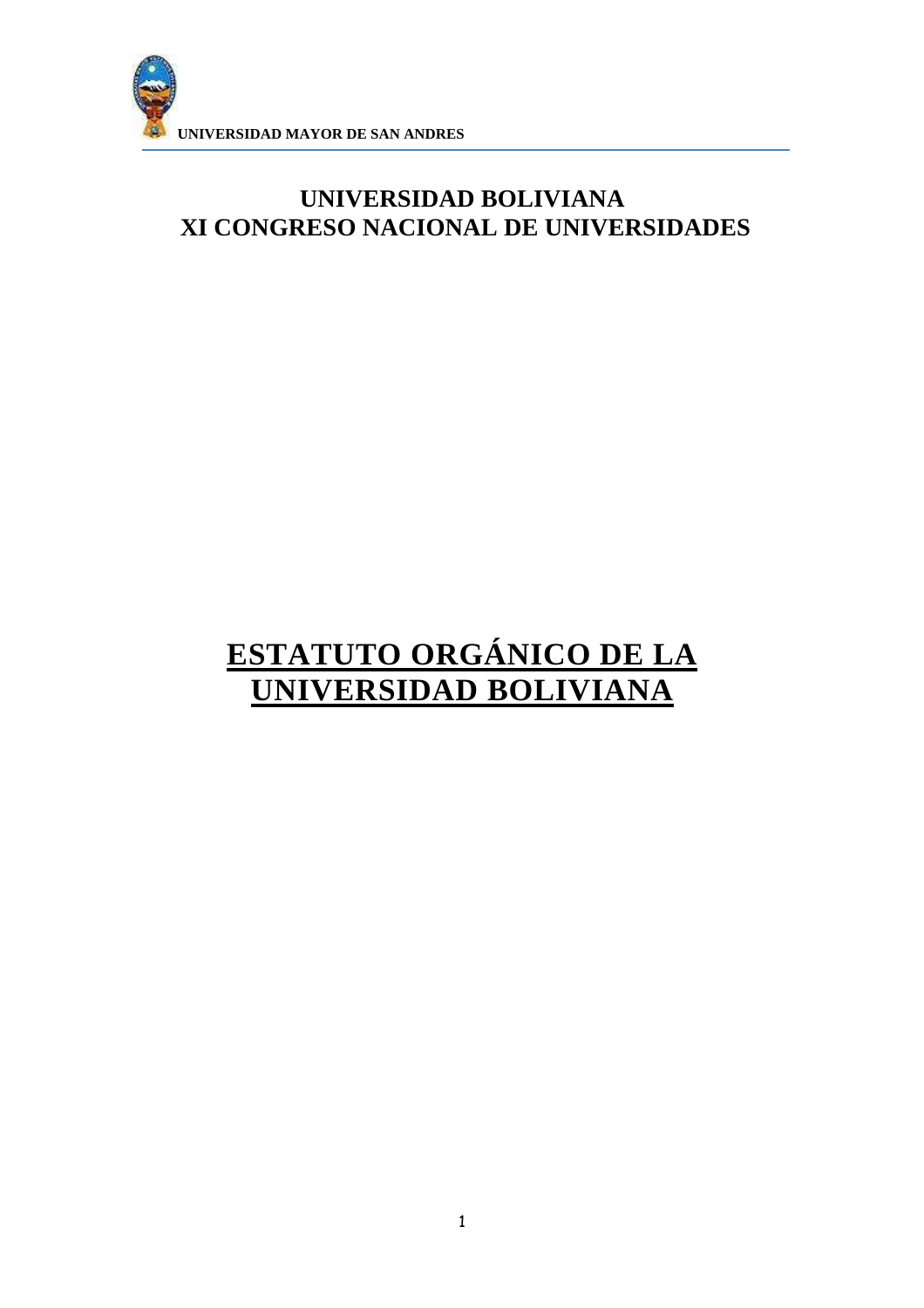

# **ÍNDICE**

| TÍTULO II                                                           |  |
|---------------------------------------------------------------------|--|
|                                                                     |  |
|                                                                     |  |
|                                                                     |  |
|                                                                     |  |
|                                                                     |  |
|                                                                     |  |
|                                                                     |  |
|                                                                     |  |
|                                                                     |  |
| TITULO III                                                          |  |
|                                                                     |  |
|                                                                     |  |
|                                                                     |  |
|                                                                     |  |
|                                                                     |  |
|                                                                     |  |
|                                                                     |  |
|                                                                     |  |
|                                                                     |  |
| ÓRGANO DE PROGRAMACIÓN, COORDINACIÓN Y EJECUCIÓN                    |  |
|                                                                     |  |
|                                                                     |  |
|                                                                     |  |
|                                                                     |  |
| TITULO V                                                            |  |
|                                                                     |  |
|                                                                     |  |
|                                                                     |  |
|                                                                     |  |
|                                                                     |  |
|                                                                     |  |
|                                                                     |  |
|                                                                     |  |
|                                                                     |  |
|                                                                     |  |
|                                                                     |  |
|                                                                     |  |
|                                                                     |  |
|                                                                     |  |
|                                                                     |  |
|                                                                     |  |
|                                                                     |  |
| REUNIÓN NACIONAL DE INTERACCIÓN SOCIAL Y EXTENSIÓN UNIVERSITARIA 20 |  |
|                                                                     |  |
| REUNIÓN NACIONAL DE DIRECCIONES DE TECNOLOGÍAS DE INFORMA-          |  |
|                                                                     |  |
| TITULO VI                                                           |  |
|                                                                     |  |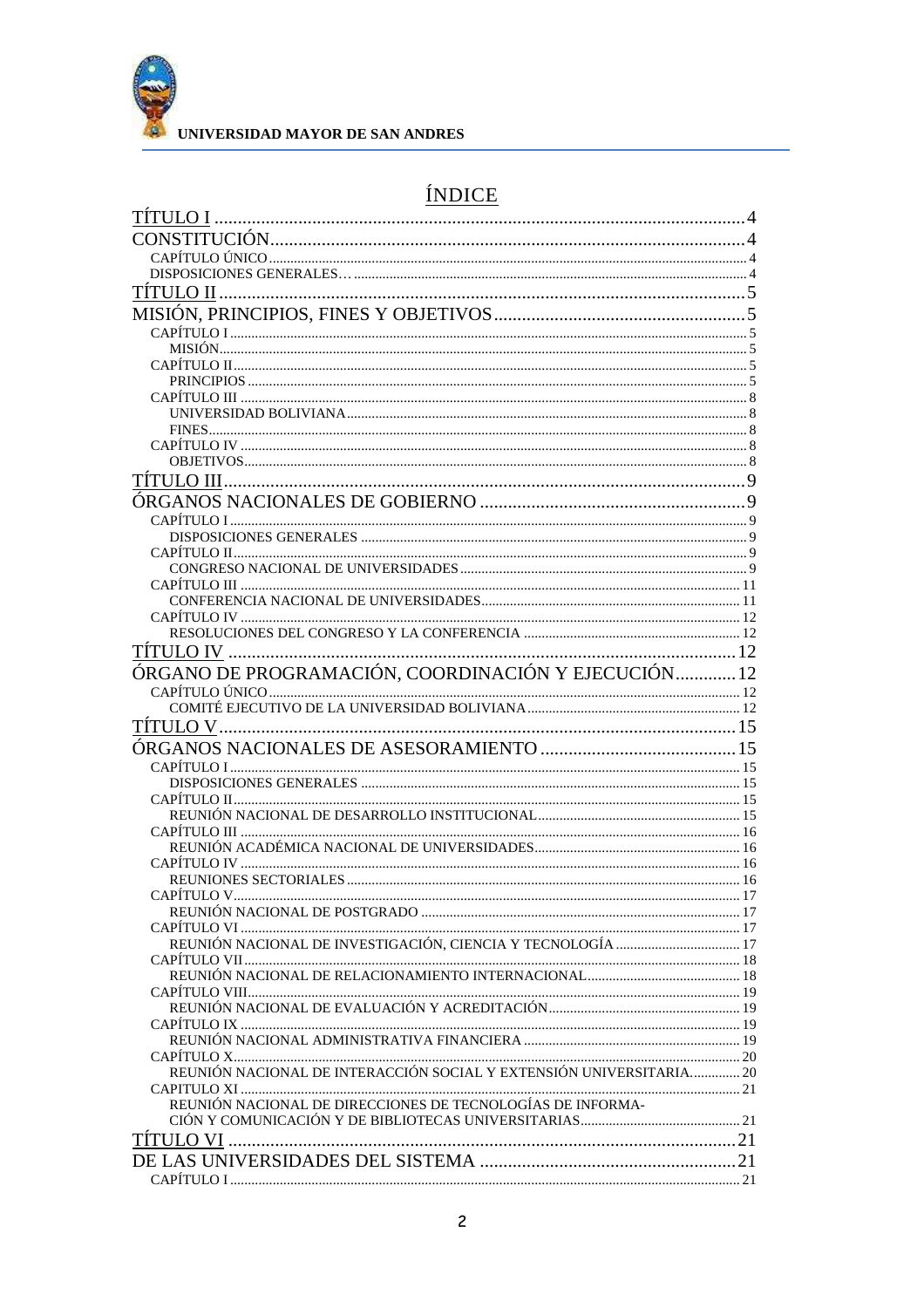

| TITULO VIII  |  |
|--------------|--|
|              |  |
|              |  |
|              |  |
|              |  |
|              |  |
| TITULO IX    |  |
|              |  |
|              |  |
|              |  |
|              |  |
|              |  |
| CAPÍTULO III |  |
|              |  |
|              |  |
|              |  |
|              |  |
|              |  |
| TITULO X     |  |
|              |  |
|              |  |
|              |  |
|              |  |
|              |  |
| TITULO XI    |  |
|              |  |
|              |  |
|              |  |
|              |  |
|              |  |
|              |  |
| VIGENCIA Y   |  |
|              |  |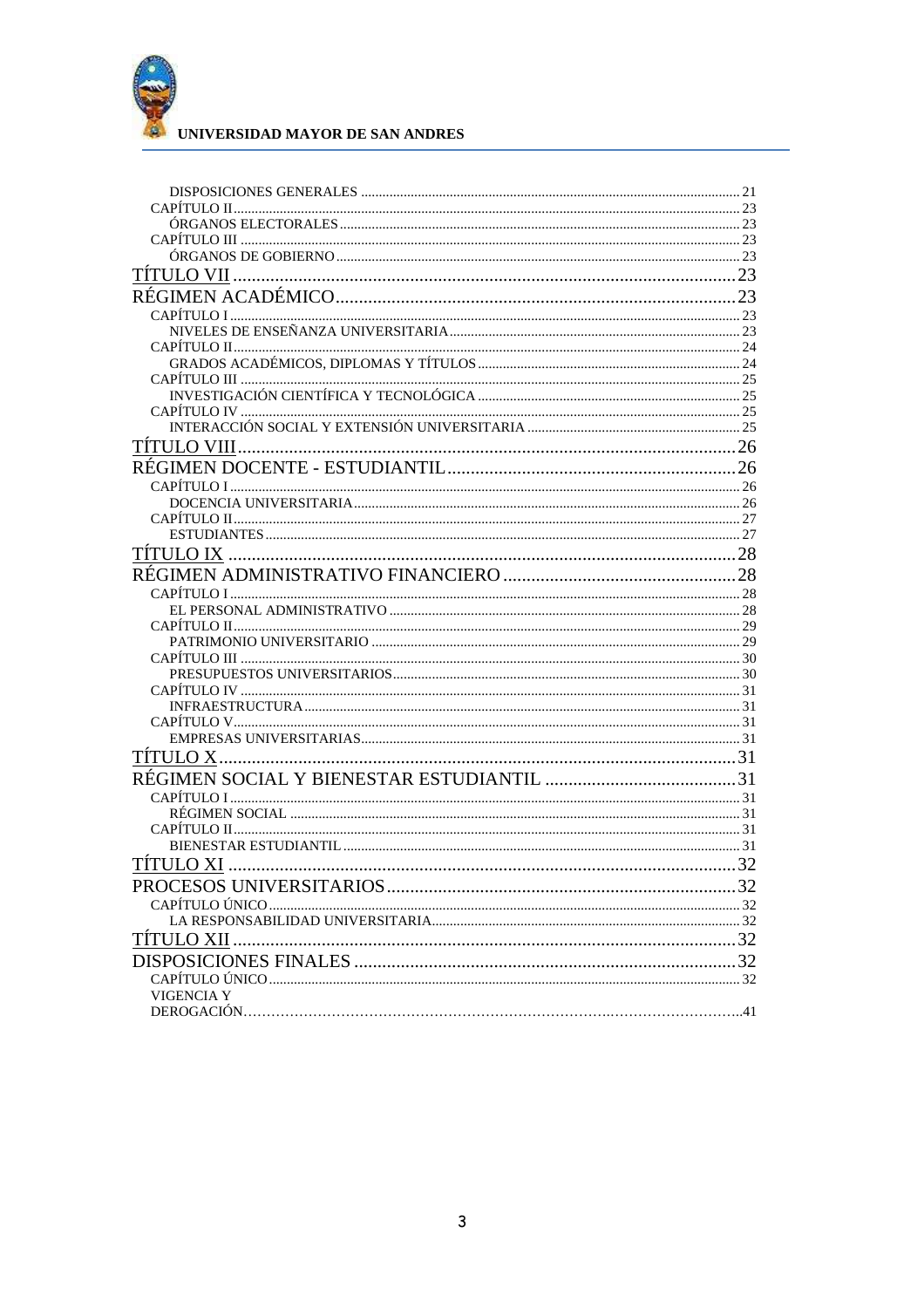# **ESTATUTO ORGÁNICO DE LA UNIVERSIDAD BOLIVIANA**

# **TÍTULO I CONSTITUCIÓN**

# **CAPÍTULO ÚNICO DISPOSICIONES GENERALES**

**Artículo 1.-** La Universidad Pública Boliviana es un sistema de educación superior constituido por las Universidades Públicas Autónomas e iguales en jerarquía:

|                | <b>NOMBRE</b>                                                    | <b>SIGLA</b>   | <b>FECHA</b>    | AÑO  |
|----------------|------------------------------------------------------------------|----------------|-----------------|------|
| $\mathbf{1}$   | Universidad Mayor, Real y Pontificia de<br>San Francisco Xavier. | <b>UMRPSFX</b> | 27 de marzo     | 1624 |
| $\overline{2}$ | Universidad Mayor de San Andrés.                                 | <b>UMSA</b>    | 30 de noviembre | 1830 |
| 3              | Universidad Mayor de San Simón.                                  | <b>UMSS</b>    | 5 de noviembre  | 1832 |
| 4              | Universidad Autónoma Tomas Frías.                                | <b>UATF</b>    | 15 de octubre   | 1892 |
| 5              | Universidad Técnica de Oruro.                                    | <b>UTO</b>     | 15 de octubre   | 1892 |
| 6              | Universidad Autónoma Gabriel René<br>Moreno.                     | <b>UAGRM</b>   | 15 de diciembre | 1879 |
| $\overline{7}$ | Universidad Autónoma Juan Misael<br>Saracho.                     | <b>UAJMS</b>   | 6 de junio      | 1946 |
| 8              | Universidad Autónoma del Beni.<br>Mcal. Jose Ballivián.          | <b>UABJB</b>   | 18 de noviembre | 1967 |
| 9              | Universidad Nacional de Siglo XX.                                | <b>UNSXX</b>   | 1 de agosto     | 1985 |
| 10             | Universidad Amazónica de Pando.                                  | <b>UAP</b>     | 3 de diciembre  | 1993 |
| 11             | Universidad Pública de El Alto.                                  | <b>UPEA</b>    | 5 de septiembre | 2000 |
| 12             | Comité Ejecutivo de la Universidad<br>Boliviana.                 | <b>CEUB</b>    | 16 de diciembre | 1978 |

**Artículo 2.-** La base de su organización democrática descansa en la decisión soberana de docentes y estudiantes de la Universidad Pública Boliviana, expresada mediante el voto universal y la representación paritaria.

**Artículo 3.-** Forman parte del Sistema de la Universidad Pública Boliviana aquellas Casas de Estudios Superiores de Nivel Universitario que, habiendo sido creadas por disposiciones legales superiores y, siendo de carácter público, pero de Gobierno no Autónomo, se rigen por estatutos especiales. Su participación en el Sistema se centra en actividades relacionadas con el ámbito académico.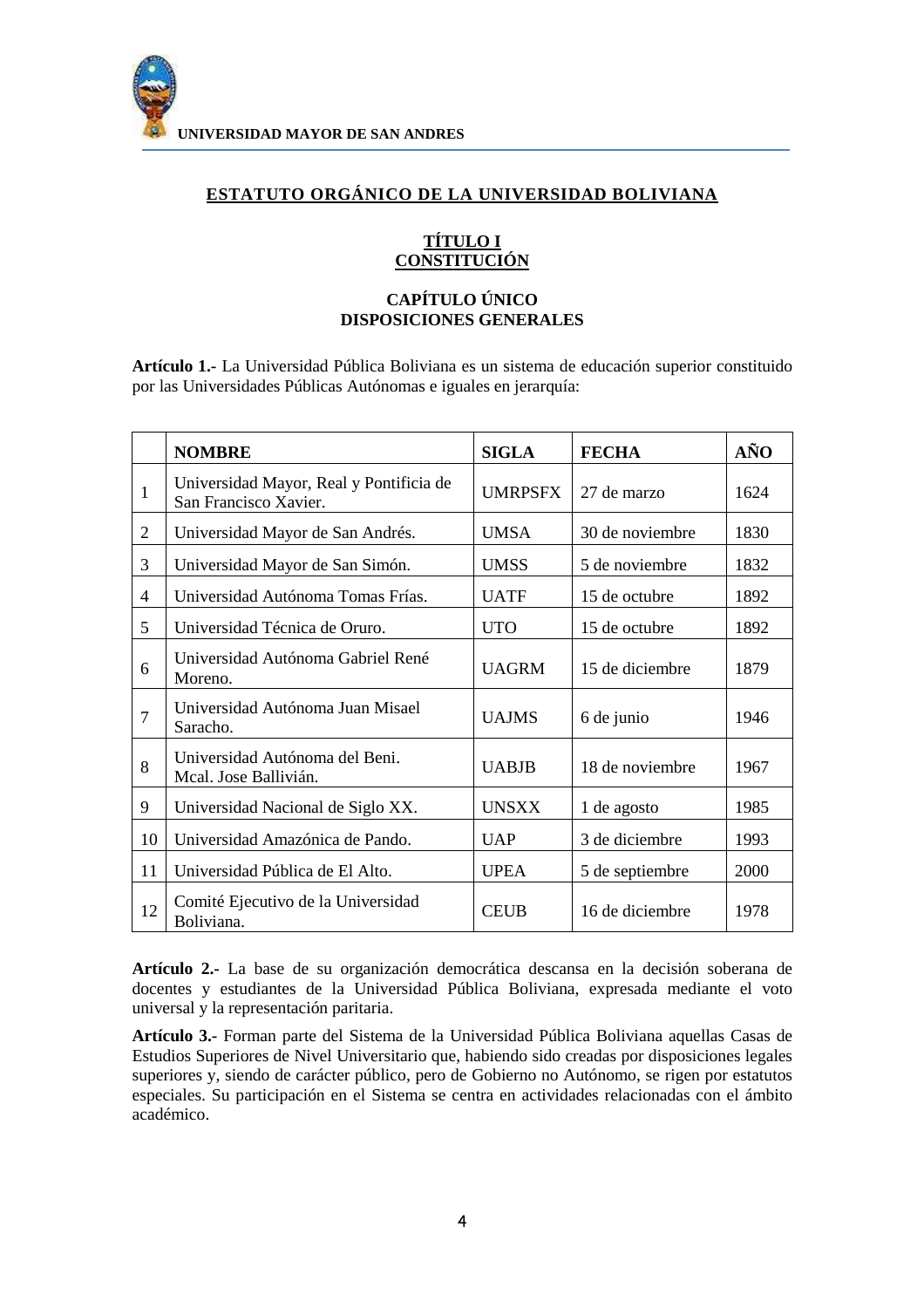

#### **TÍTULO II MISIÓN, PRINCIPIOS, FINES Y OBJETIVOS**

#### **CAPÍTULO I MISIÓN**

**Artículo 4.-** La Universidad Boliviana desarrolla sus actividades de acuerdo al Plan Nacional de Desarrollo Universitario cuya misión es formar profesionales idóneos de reconocida calidad humana y excelencia científica, con conciencia crítica y capacidad de crear, adaptar y enriquecer la ciencia y tecnología universal para el desarrollo sostenible, impulsando el progreso y la integración nacional, la interacción social; promover la investigación científica y los estudios humanísticos, recuperando los saberes ancestrales; participar en los procesos sociales defendiendo los recursos y los derechos humanos; difundir y acrecentar el patrimonio cultural, así como contribuir a la defensa de la soberanía del país y el compromiso con la liberación nacional y social.

#### **CAPÍTULO II PRINCIPIOS**

**Artículo 5.-** Son principios básicos de la Universidad Boliviana:

- a) La Autonomía e igualdad jerárquica de las Universidades Públicas que la integran, debiendo entenderse por autonomía, conforme al Art. 92 de la Constitución Política del Estado, la libre administración de sus recursos, el nombramiento de sus autoridades, personal docente y administrativo, la elaboración y aprobación de sus estatutos, planes de estudio y presupuestos anuales por cada Universidad en función de los principios, fines y objetivos de la Universidad Boliviana a la cabeza del Comité Ejecutivo de la Universidad Boliviana.
- b) La Autonomía económica consiste en el derecho de administrar libremente sus recursos, a participar porcentualmente en las rentas nacionales, departamentales, municipales y en impuestos especiales, creados o por crearse, así como a las subvenciones que el Estado tiene la obligación de proporcionar y a recibir oportunamente de parte del Gobierno, los recursos recaudados en favor; aprobar y ejecutar su presupuesto, negociar empréstitos y suscribir convenios.
- c) El Fuero Universitario como garantía de la independencia ideológica de docentes y estudiantes y la libre confrontación de ideas. Toda discriminación social, política, religiosa y étnica, es contraria al espíritu de la Universidad Pública Boliviana.
- d) La libertad académica, que comprende la libertad de cátedra, de investigación y de estudio, al mismo tiempo que garantiza los derechos de libre expresión y difusión del pensamiento, de producción, creación artística, humanística, científica y técnica.
- e) La libertad de cátedra que asegura a cada profesor la máxima independencia de criterio y expresión científica en el cumplimiento de su función docente.
- f) La libertad de investigación que garantiza el derecho de cualquier miembro de la comunidad universitaria a investigar, así como recibir de la Universidad el apoyo suficiente para ejercer dicha labor sin otras limitaciones que las económicas.
- g) La libertad de estudio que implica el derecho de los estudiantes a integrarse a los departamentos, especialidades, disciplinas, cursos y paralelos de su preferencia y a participar en forma activa y crítica en el proceso de su propia formación intelectual y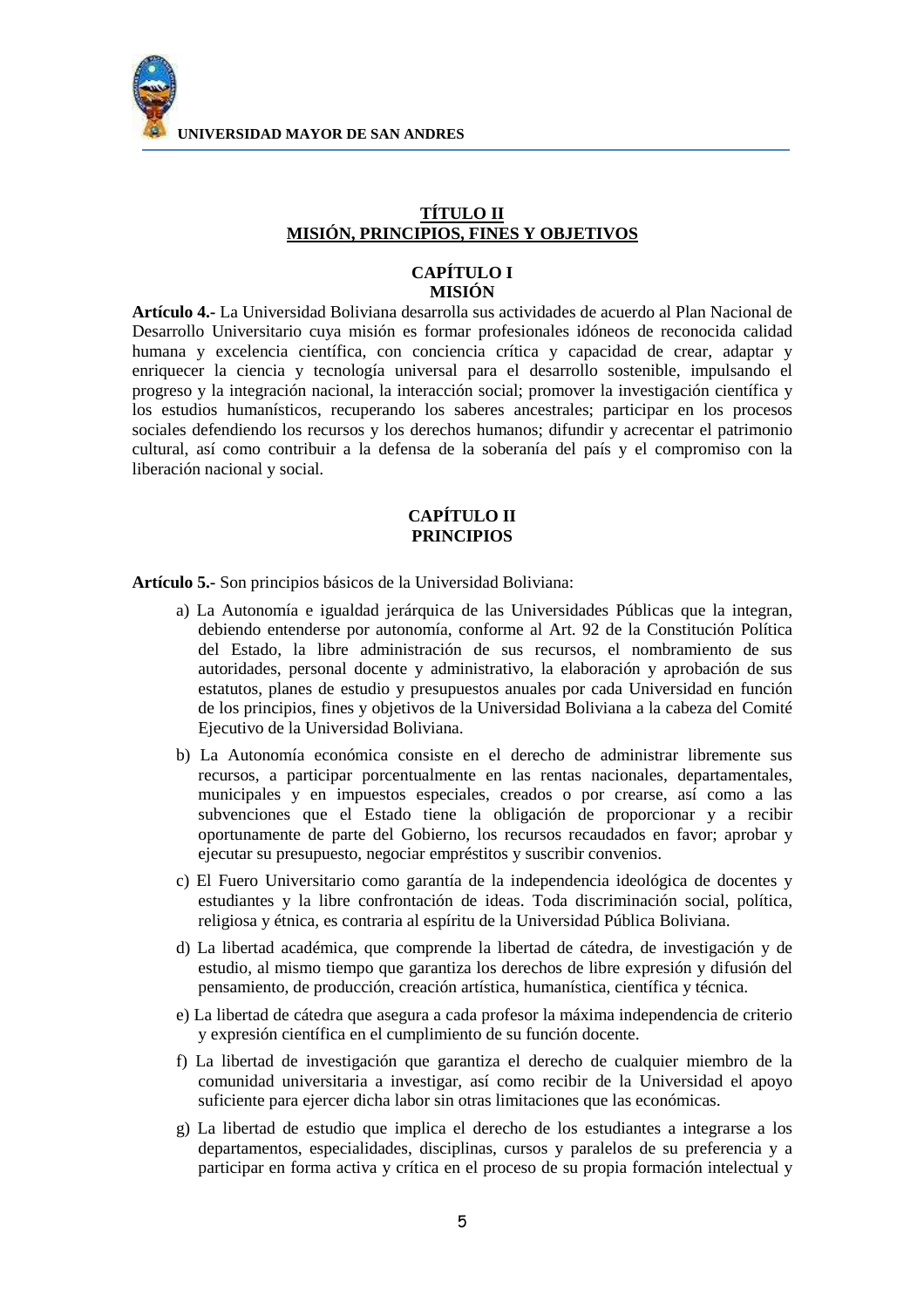

científica; respetando su formación ideológica e identidad cultural, tanto en el pregrado como en el post-grado.

- h) El Co-Gobierno Paritario Docente-Estudiantil, que consiste en la participación de docentes y estudiantes en todos sus niveles de programación y decisión de las actividades y políticas universitarias.
- i) La inviolabilidad de los recintos y predios universitarios y la independencia ideológica de docentes y estudiantes.
- j) La violación de la Autonomía de una Universidad, se considera como violación de todo el Sistema.
- k) La enseñanza universitaria debe ser nacional y científica por su contenido, y democrática por su forma, pues sólo un ambiente democrático puede fomentar la cultura al servicio del pueblo.
- l) La interdisciplinariedad garantiza la dimensión universal de la ciencia, la técnica y la cultura, mediante la interrelación continua de investigadores y docentes de las diversas áreas del conocimiento orientada a una producción científica globalizadora y no únicamente sectorial y de una docencia que permita una visión integral del saber humano.
- m) La relación con el entorno exige la apertura a las diversas manifestaciones culturales, en un permanente diálogo con los agentes sociales para colaborar en el logro de un desarrollo humano sostenible de su medio social.
- n) La integridad ética que se manifiesta a través del desenvolvimiento de sus Autoridades en conformidad con los principios morales al servicio del bien común.

**Artículo 6.-** La Universidad Pública Boliviana en la realización de su política educativa es plurinacional, científica, democrática, popular y anti – imperialista y transparente, en un proceso dialéctico de vinculación y mutua influencia entre la Universidad y la sociedad.

Es plurinacional, porque parte de la realidad socio - económica y cultural auténticamente boliviana y se pone al servicio de ella, sin apartarse del contexto latinoamericano y mundial en procura de su desarrollo económico, soberano e integral.

Es científica, porque utiliza los adelantos de la ciencia y la tecnología alcanzados por la humanidad, adecuándolos a nuestra realidad, por encima de toda concepción metafísica, dogmática; y sobre todo, porque liga constantemente la teoría con la práctica, con claro sentido crítico-dialéctico, desarrollando sin restricciones las tareas de la investigación a todo nivel.

Es democrática, porque sustenta la eliminación de las barreras discriminatorias impuestas por el sistema económico social vigente, garantizando la libre participación de todos los sectores de nuestra población, así como de todas las ideologías, respetando la pluriculturalidad propia de cada región, en la medida en que estas no atenten contra el principio de la Autonomía Universitaria y el Co - Gobierno Paritario Docente - Estudiantil.

Es popular, porque tiende a integrarse a las amplias masas obreras, campesinas y capas medias de nuestro pueblo por todos los mecanismos con que cuenta la Universidad en un proceso dinámico de integración.

Es anti – imperialista, porque recoge los ideales emancipatorios de nuestro pueblo y orienta el desarrollo de su lucha por la liberación nacional y social, defendiendo por encima de todo la Soberanía Nacional.

Es transparente porque la administración de sus recursos económicos está sujeta a la fiscalización del co-gobierno paritario docente estudiantil.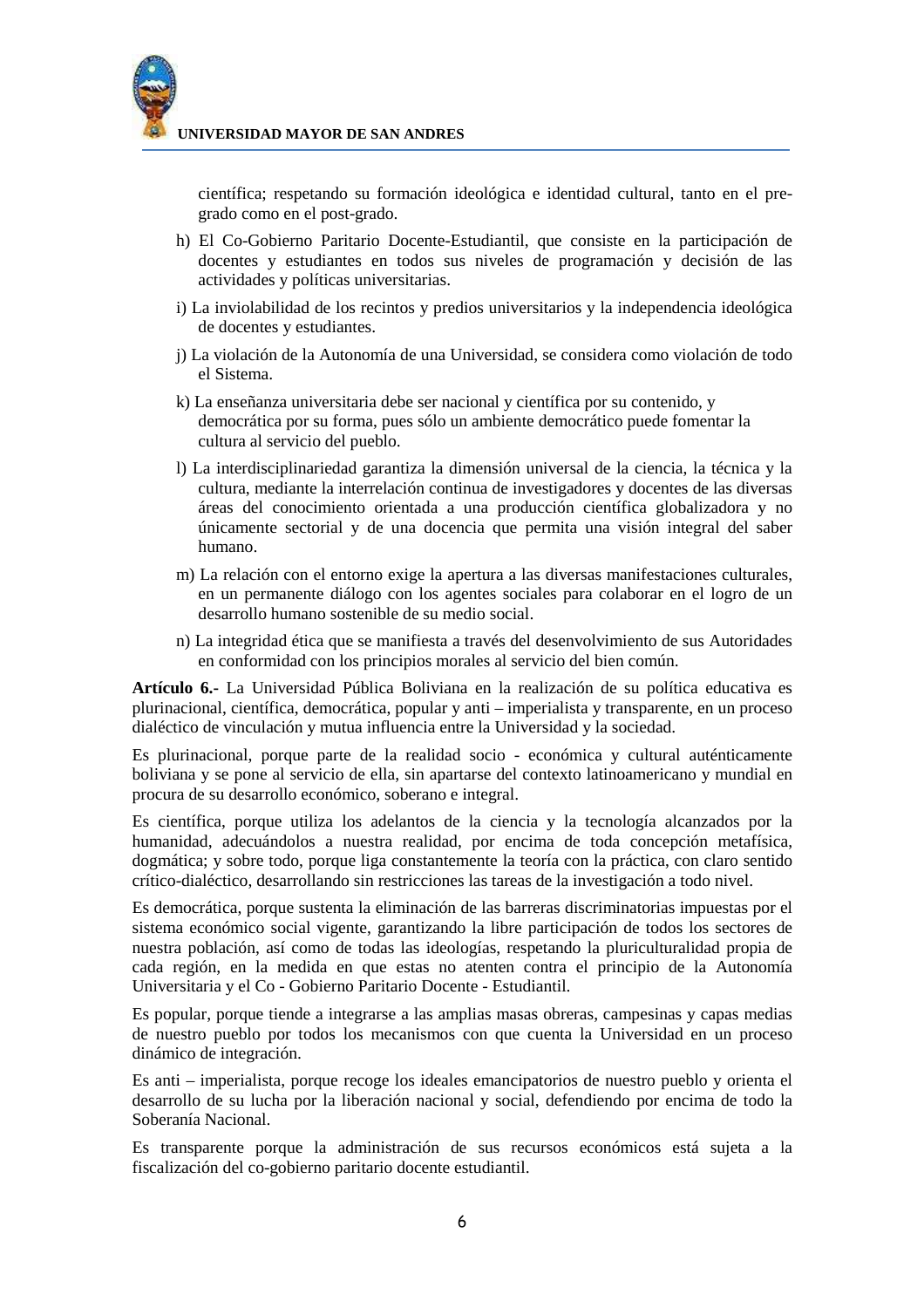

**Artículo 7.-** Ningún gobierno universitario impuesto por la violencia, la amenaza y la coacción externa o interna, o que altere o desconozca el régimen autónomo institucional y democrático de la Universidad, será reconocido por la Universidad Pública Boliviana.

**Artículo 8.-** La responsabilidad del Estado sobre las Universidades consiste en la obligación de los Poderes Públicos de respetar, defender y dignificar la Autonomía Universitaria, sostener y fortificar sus economías mediante recursos y subsidios.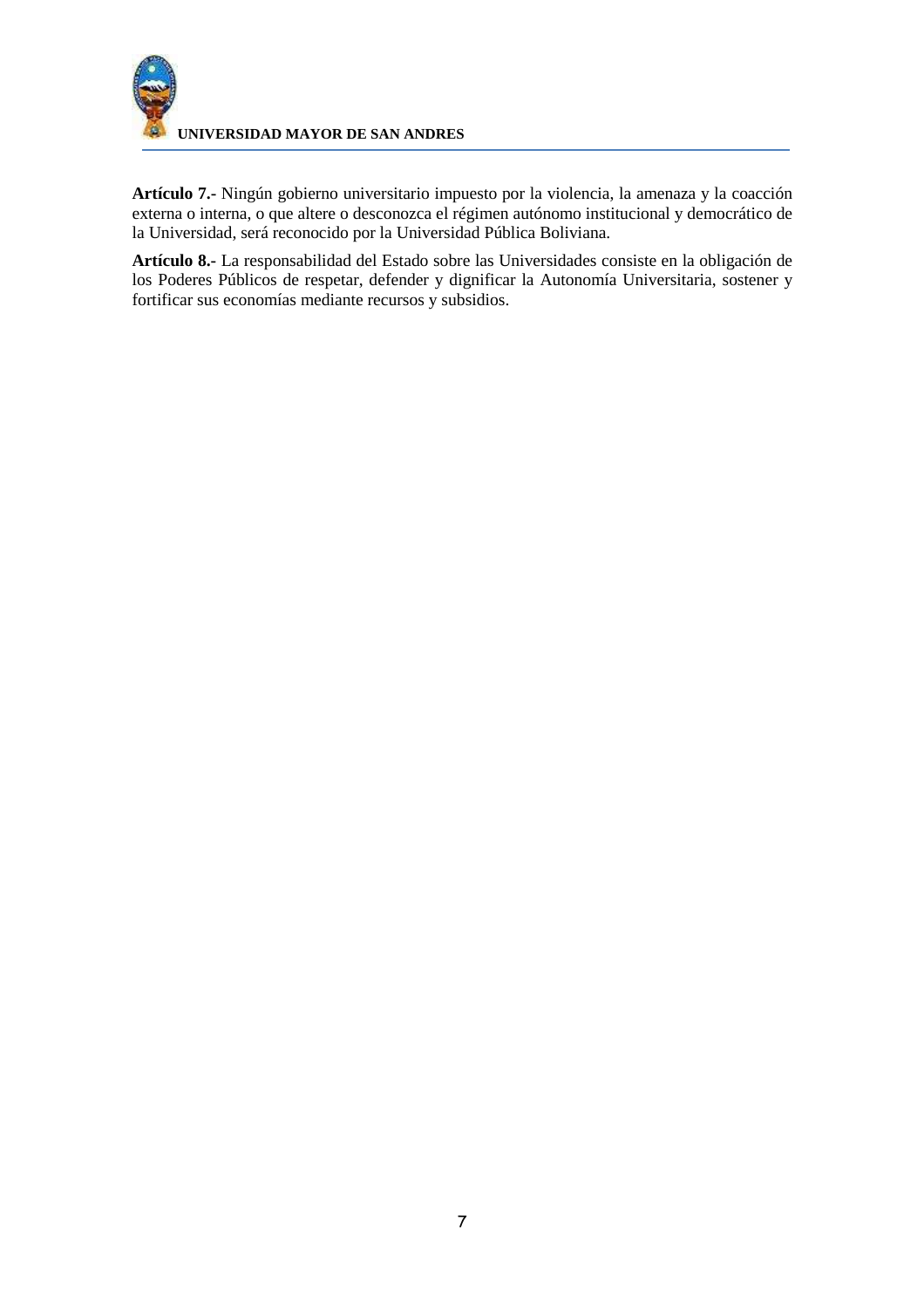

#### **CAPÍTULO III UNIVERSIDAD BOLIVIANA FINES**

**Artículo 9.-** Son fines de la Universidad Pública Boliviana:

- a) Contribuir a la creación de una conciencia nacional, partiendo del conocimiento de la realidad de dependencia, opresión y explotación del país, en la perspectiva de su integración y de libre determinación nacional.
- b) Formar profesionales idóneos en todas las áreas del conocimiento científico, humanístico, tecnológico y cultural, que respondan a las necesidades del desarrollo nacional y regional y estén dotados de conciencia crítica.
- c) Asimilar, crear y desarrollar la ciencia y la tecnología mediante la investigación objetiva de la realidad, para su transformación; respetando los saberes y conocimientos pluriculturales.
- d) Identificar el quehacer científico cultural con los intereses populares, integrándose a ellos en la lucha por la liberación nacional y social.
- e) Organizar y mantener Institutos destinados al desarrollo cultural, técnico y social de los trabajadores.

#### **CAPÍTULO IV OBJETIVOS**

**Artículo 10.-** Son objetivos de la Universidad Pública Boliviana:

- a) Planificar y coordinar las actividades académicas de investigación científicas técnicas y de interacción social para establecer un sistema orgánico de la educación superior del país.
- b) Contribuir a la elaboración de planes y mejoramiento universitario económico y promoción social para superar las actuales condiciones nacionales y regionales, en relación con la realidad política y cultural del país.
- c) Crear las condiciones para la investigación y el análisis científico de la realidad boliviana, promoviendo la más amplia libertad académica.
- d) Propender a la formación científica y humanística del profesional, con un profundo sentido social e histórico.
- e) Investigar, enriquecer y desarrollar la cultura nacional popular en todas sus manifestaciones.
- f) Defender los recursos humanos y naturales del país.
- g) Promover el perfeccionamiento pedagógico, científico y profesional del docente universitario.
- h) Contribuir a la planificación y a la formulación de políticas para la integración del sistema educativo nacional.
- i) Cumplir su misión social, fundamentalmente a través de la interacción social, como medio de identificar la universidad con el pueblo.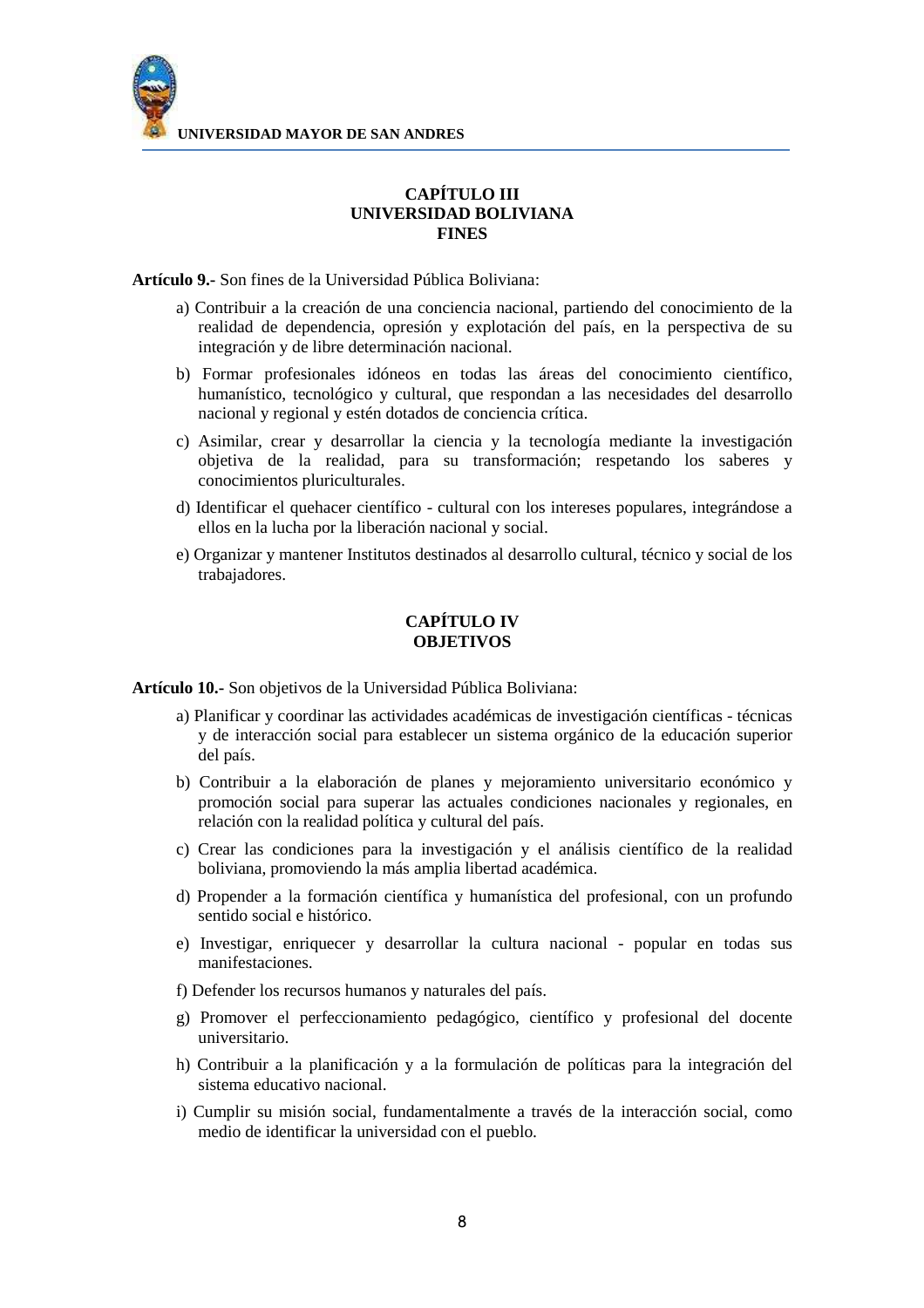

- j) Asumir la defensa de los principios básicos que inspiran y sustentan la existencia de la Universidad Pública Boliviana, así como organizar la acción conjunta de las Universidades en caso de amenaza o de intervención al régimen de la Autonomía.
- k) Fortalecer los vínculos de las Universidades Públicas Bolivianas con las de América Latina y con todas las universidades y centros culturales del mundo.
- l) Generar ingresos propios, captar recursos y distribuirlos para fomentar el crecimiento de las Universidades del Sistema, respetando el carácter fiscal y gratuito de la Universidad Boliviana.

#### **TÍTULO III ÓRGANOS NACIONALES DE GOBIERNO**

#### **CAPÍTULO I DISPOSICIONES GENERALES**

**Artículo 11.-** Los Órganos Nacionales de Gobierno de la Universidad Pública Boliviana son:

- a) El Congreso Nacional de Universidades,
- b) La Conferencia Nacional de Universidades.

#### **CAPÍTULO II CONGRESO NACIONAL DE UNIVERSIDADES**

**Artículo 12.-** El Congreso Nacional de Universidades constituye el Órgano Superior de Gobierno y la máxima Autoridad de la Universidad Pública Boliviana y se reunirá ordinariamente cada cuatro años y extraordinariamente a solicitud de cinco o más Universidades. Será presidido por el Rector de la Universidad sede.

**Artículo 13.-** Las delegaciones de las Universidades estarán constituidas, por los siguientes delegados titulares con derecho a voz y voto:

- a) El Rector y un Vicerrector, o los representantes oficiales designados por el Honorable Consejo Universitario.
- b) Dos representantes del Comité Ejecutivo de la Federación Universitaria Local.
- c) El Secretario Ejecutivo de la Federación Universitaria de Docentes.
- d) Cinco delegados docentes de base elegidos democráticamente, en el marco de sus estatutos.
- e) Seis delegados estudiantiles elegidos mediante sufragio universal, directo y secreto. De éstos, cuatro deben ser elegidos por mayoría y dos por minoría.
- f) Cuatro delegados de la Confederación Universitaria Boliviana, elegidos en el marco de Estatuto Orgánico de la CUB.
- g) Cuatro delegados de la Confederación Universitaria de Docentes, elegidos en el marco de su Estatuto Orgánico.

Además, cada Universidad podrá acreditar delegados adscritos en un número no mayor al de los delegados titulares, y un asesor por cada comisión que trabaje en el Congreso.

La Delegación de cada Universidad será aprobada por resolución expresa de su Honorable Consejo Universitario.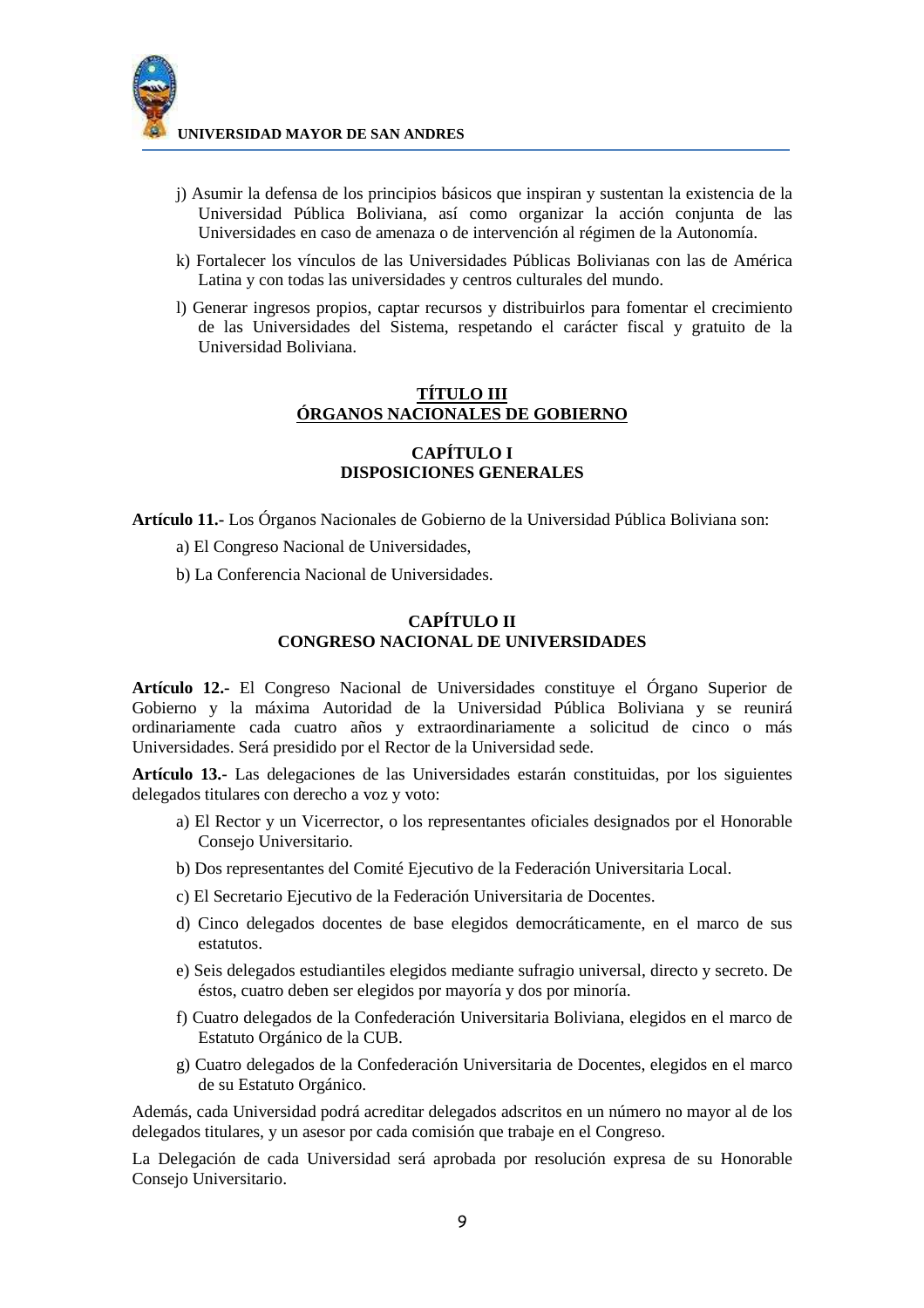

**Artículo 14.-** El CEUB, como organismo central del sistema de la Universidad Boliviana, participará con todos sus Secretarios Nacionales.

**Artículo 15.-** La Federación Nacional de Trabajadores Universitarios de Bolivia, acreditará dos delegados titulares con derecho a voz en todos los temas y con derecho a voto en los que conciernen directamente a su sector, y dos delegados adscritos. Además podrán asistir los Secretarios Ejecutivos de los Sindicatos de Trabajadores Administrativos de cada Universidad en calidad de Adscritos.

Las Confederaciones Nacionales de Maestros Urbanos y Rurales podrán acreditar un delegado en calidad de observador cada una.

Podrán concurrir al Congreso en calidad de invitados fraternales, delegados de la COB, FSTMB, CSUTCB, CIDOB, CPB, Academia de Ciencias y otras organizaciones sindicales y profesionales, así como también un delegado de cada consejo social universitario y otros invitados de honor. Asimismo, podrán ser invitados representantes de las instituciones públicas para participar en puntos concretos del temario.

**Artículo 16.-** La Universidad Católica Boliviana en cumplimiento a lo dispuesto en la Ley de la República 1545 del 21 de marzo de 1994, en su condición de institución autónoma y de Derecho Público forma parte del Sistema de la Universidad Boliviana adecuándose a sus normas vigentes para el relacionamiento y articulación académica.

La Universidad Católica Boliviana con el fin de coordinar sus actividades de carácter académico participará en Congresos Nacionales, Conferencias y otras reuniones convocadas por la Universidad Boliviana.

La Escuela Militar de Ingeniería "Mariscal Antonio José de Sucre", forma parte del Sistema de la Universidad Pública Boliviana, manteniendo relaciones de carácter académico, adecuándose a sus normas vigentes en su relacionamiento y articulación académica, por lo que podrá participar como invitada con derecho a voz.

La Universidad Andina Simón Bolívar, forma parte del Sistema de la Universidad Pública Boliviana, manteniendo relaciones de carácter académico, adecuándose a sus normas vigentes en su relacionamiento y articulación académica, por lo que podrá participar como invitada con derecho a voz.

La Universidad Policial, forma parte del Sistema de la Universidad Pública Boliviana, manteniendo relaciones de carácter académico, adecuándose a sus normas vigentes en su relacionamiento y articulación académica, por lo que podrá participar como invitada con derecho a voz.

**Artículo 17.-** El Congreso aprobará su Reglamento de Debates que norme las deliberaciones y otros aspectos de su organización y funcionamiento.

**Artículo 18.-** Son atribuciones del Congreso Nacional de Universidades Públicas:

- a) Definir las políticas y estrategias de la Universidad Pública Boliviana.
- b) Establecer la organización del sistema de la educación superior universitaria del país y aprobar su sistema curricular.
- c) Aprobar el Plan Nacional de Desarrollo Universitario en el marco de la misión, los principios, fines y objetivos de la Universidad Pública Boliviana. El Plan Nacional debe contener objetivos y políticas de desarrollo universitario de corto, mediano y largo plazo, en lo que se refiere a la formación profesional, la investigación científica y la interacción social.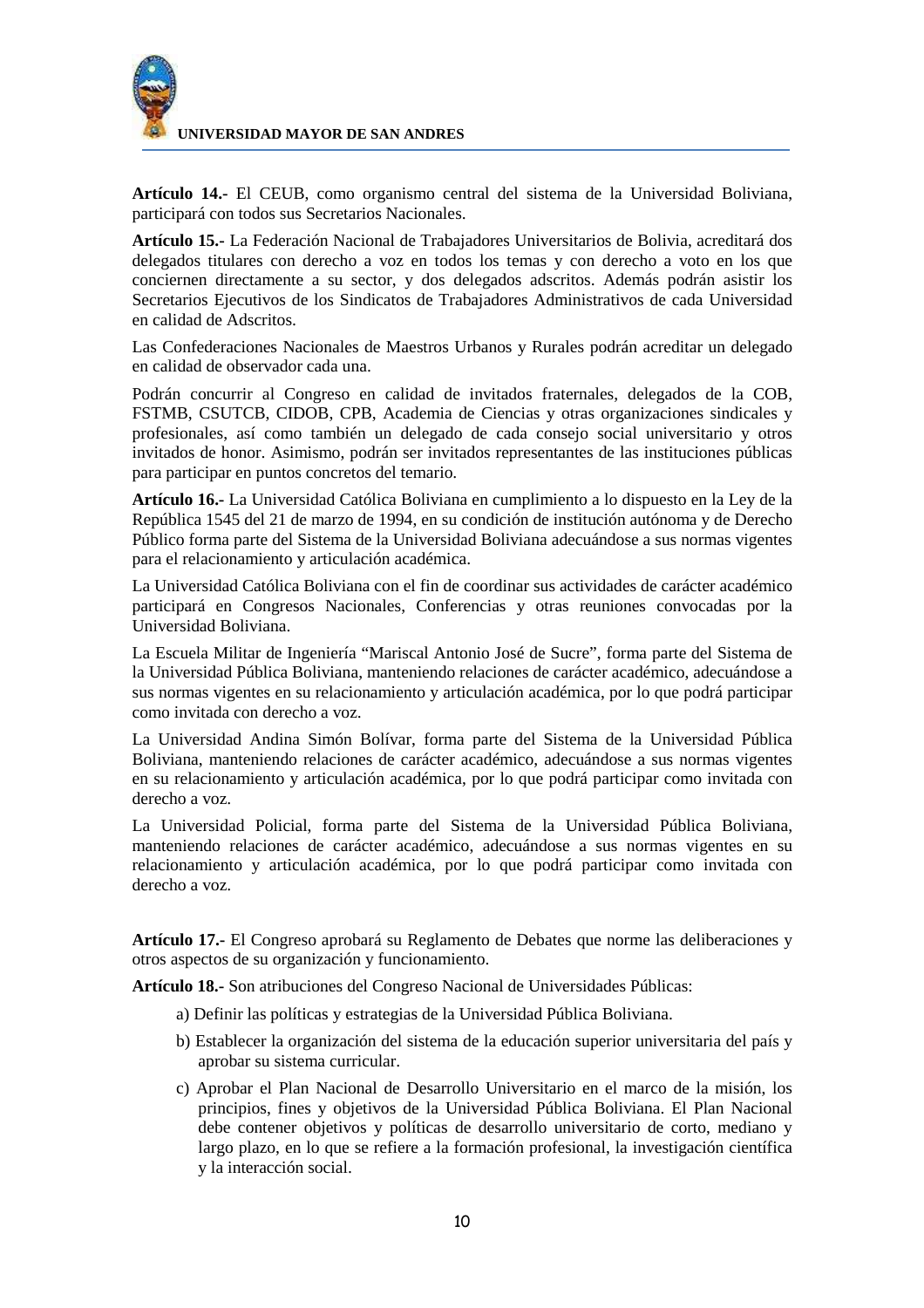

- d) Interpretar y modificar el Estatuto Orgánico de la Universidad Pública Boliviana, el Reglamento de la Docencia y el Reglamento Estudiantil, en casos necesarios.
- e) Dictaminar sobre la procedencia o improcedencia de la creación de nuevas Universidades Públicas y Privadas.
- f) Fijar las políticas económicas y financieras de la Universidad Pública Boliviana.
- g) Señalar sede y fecha para el próximo Congreso Ordinario.
- h) Elegir a los Secretarios Nacionales del CEUB.
- i) Recibir, considerar y aprobar o rechazar el informe de labores del CEUB.
- j) Admitir nuevas universidades, al sistema.

#### **CAPÍTULO III CONFERENCIA NACIONAL DE UNIVERSIDADES**

**Artículo 19.-** La Conferencia Nacional de Universidades es el Órgano de Gobierno que entre uno y otro Congreso asume la dirección máxima de la Universidad. Se reunirá ordinariamente cuatro veces por año y extraordinariamente cuando cinco delegados titulares lo soliciten.

**Artículo 20.-** La Conferencia Nacional de Universidades está conformada por los siguientes miembros con derecho a voz y voto:

- a) El Rector o Vicerrector que preside la delegación de su universidad.
- b) El Secretario Ejecutivo de la Federación Universitaria de Docentes.
- c) Dos miembros del Comité Ejecutivo de la Federación Universitaria Local.
- d) Dos miembros del Comité Ejecutivo de la Confederación Universitaria Boliviana.
- e) Dos delegados de la Confederación Universitaria de Docentes.
- f) El CEUB participará con sus Secretarios Nacionales con derecho a voz.
- g) La Federación de Trabajadores Administrativos de la Universidad Boliviana acreditará un representante con derecho a voz, permitiéndose el derecho a voto en los asuntos inherentes a su sector.

Cada delegación podrá acreditar un máximo de dos asesores por estamento. La Conferencia no admitirá ningún delegado adscrito.

**Artículo 21.-** La Conferencia se reunirá en las sedes de las Universidades, por orden de antigüedad. Sus decisiones se adoptarán por simple mayoría y será presidida por el Rector de la Universidad sede.

**Artículo 22.-** Son atribuciones de la Conferencia:

- a) Evaluar la aplicación de las políticas y estrategias educativas de la Universidad Pública Boliviana.
- b) Evaluar periódicamente la ejecución del Plan Universitario Nacional.
- c) Aprobar la creación o supresión de: Institutos, Carreras y Facultades, de acuerdo con las necesidades del desarrollo económico, social y regional del país, de conformidad a reglamento.
- d) Analizar y estudiar problemas de interés general para las Universidades.
- e) Encomendar su representación al CEUB para la gestión ante los poderes del Estado de asuntos que interesen a las Universidades.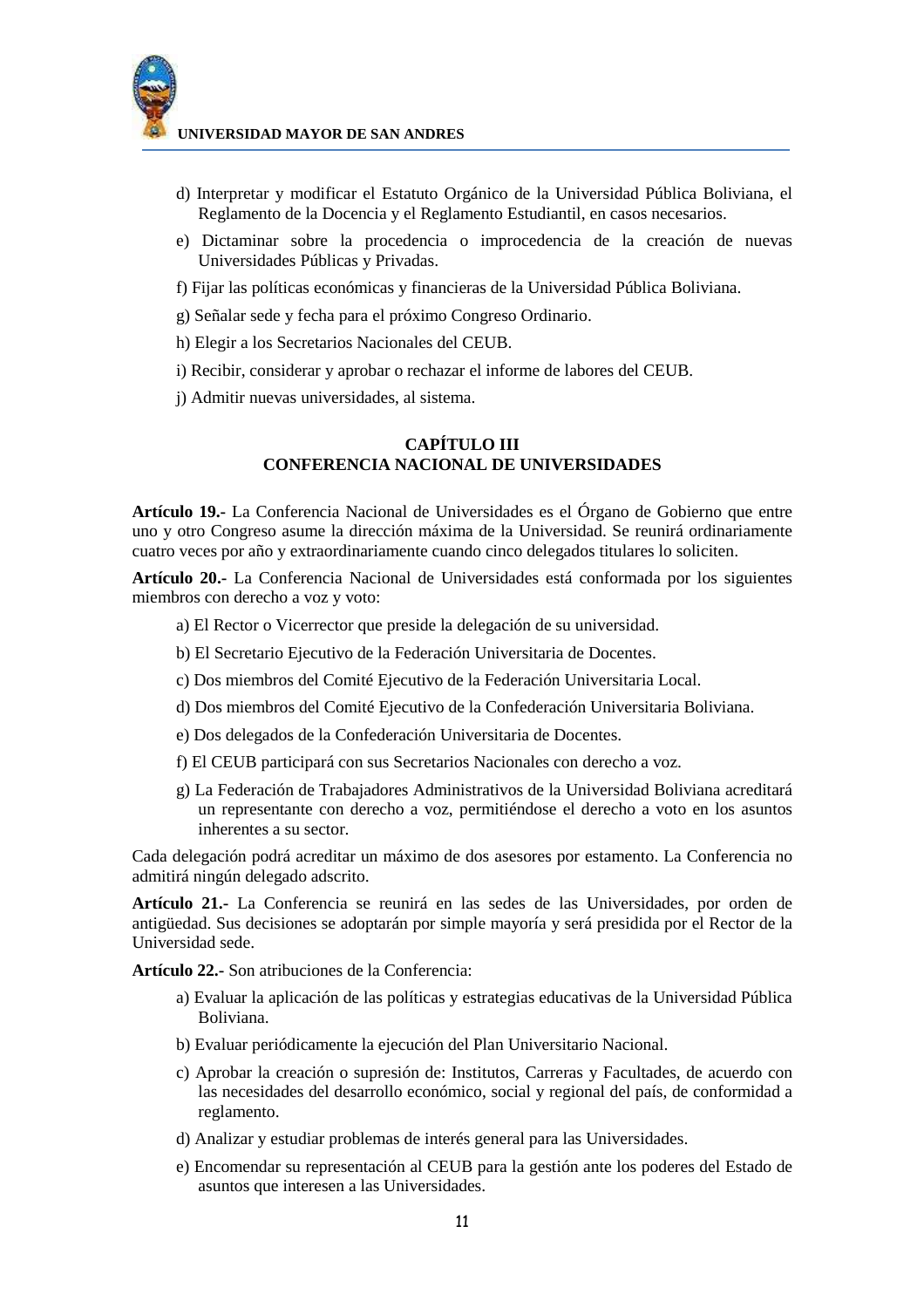

- f) Encomendar al CEUB la elaboración de proyectos para la investigación científica y la interacción social.
- g) Estudiar y coadyuvar a la solución de los problemas que se susciten en las Universidades.
- h) Conocer y aprobar el informe anual de labores del CEUB.
- i) Aprobar el presupuesto consolidado del Sistema y del CEUB.
- j) Fijar una escala de remuneración básica para todas las Universidades.
- k) Aprobar las medidas que se consideren oportunas para incrementar el patrimonio y los recursos económicos de las Universidades.
- l) Aprobar normas generales para el intercambio de docentes, estudiantes y postgraduados, entre las Universidades del sistema y del exterior.
- m) Conocer, considerar y aprobar o modificar las Resoluciones, dictámenes y recomendaciones de los Órganos de Asesoramiento.
- n) Convocar a Congresos ordinarios y extraordinarios y aprobar su respectiva agenda.
- ñ) Aprobar la incorporación provisional de nuevas universidades al sistema
- o) Aprobar los Reglamentos para la aplicación del presente Estatuto Orgánico.

# **CAPÍTULO IV RESOLUCIONES DEL CONGRESO Y LA CONFERENCIA**

**Artículo 23.-** La reforma del Estatuto se hará en el Congreso por dos tercios de votos.

**Artículo 24.-** El Congreso y la Conferencia adoptarán Resoluciones por mayoría absoluta en los siguientes casos:

- a) Todos los asuntos de carácter económico y especialmente la distribución de cualquier recurso que, con carácter general, pudiera crearse en favor de las Universidades.
- b) La aprobación de planes y programas de la Universidad Pública Boliviana, coordinación y planificación de las actividades universitarias.
- c) La creación y supresión de Institutos, Carreras y Facultades.
- d) La elección de los Secretarios Nacionales del CEUB.

Los demás asuntos que se traten en el Congreso o en la Conferencia serán resueltos por simple mayoría de votos de los miembros presentes y votantes.

**Artículo 25.-** Las Resoluciones del Congreso y la Conferencia tienen carácter imperativo y obligatorio para todo el Sistema Universitario, no pudiendo ninguna Universidad substraerse a su cumplimiento.

**Artículo 26.-** Las autoridades que incumplan dichas disposiciones, serán pasibles a proceso universitario que pueda derivar en suspensión de sus funciones.

# **TÍTULO IV ÓRGANO DE PROGRAMACIÓN, COORDINACIÓN Y EJECUCIÓN**

#### **CAPÍTULO ÚNICO COMITÉ EJECUTIVO DE LA UNIVERSIDAD BOLIVIANA**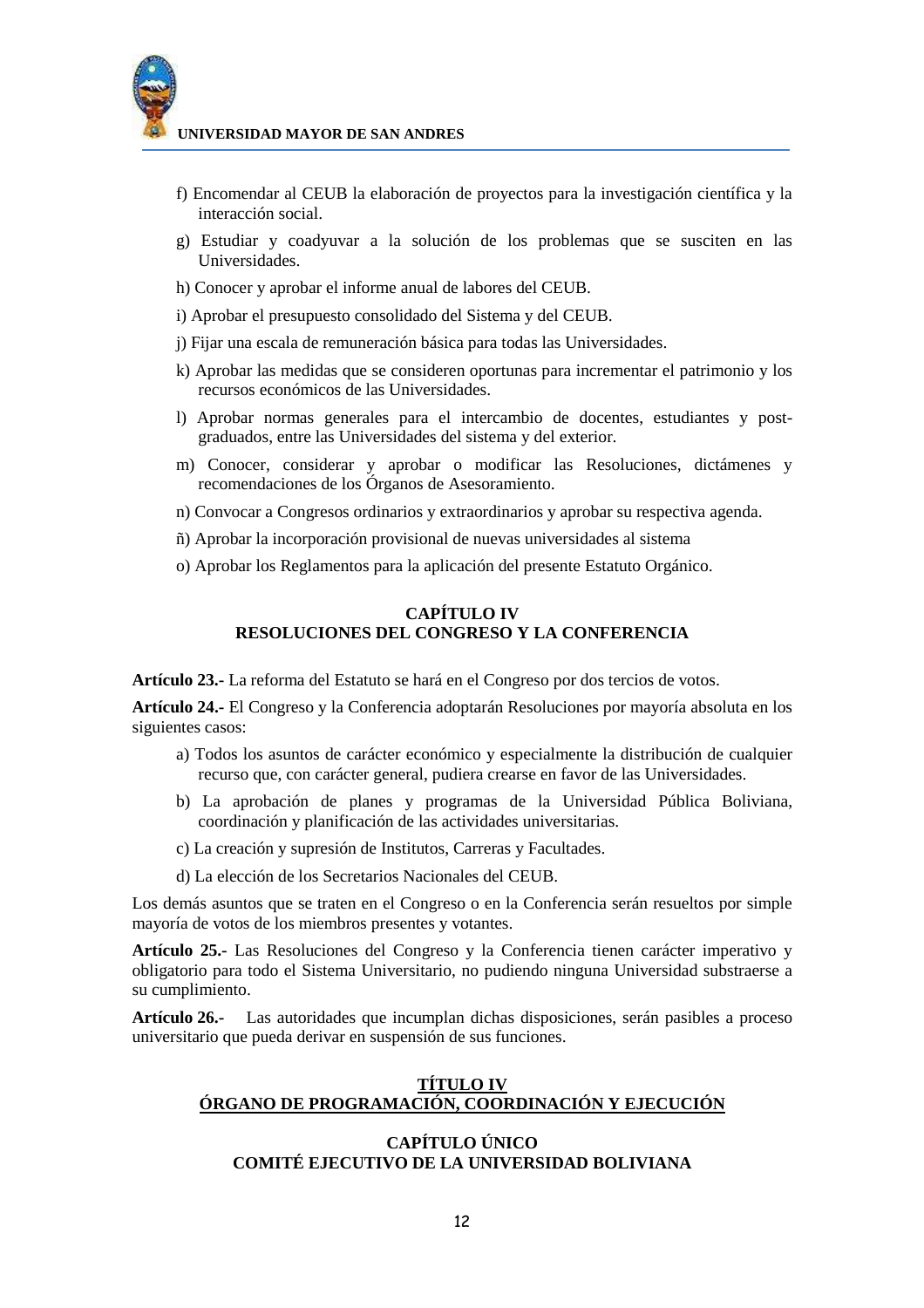

**Artículo 27.-** El Comité Ejecutivo de la Universidad Pública Boliviana, es el organismo nacional que:

- a) Representa al Sistema de la Universidad Pública Boliviana.
- b) Programa, coordina y ejecuta las Resoluciones de los Congresos y Conferencias y realiza las gestiones que le encomiendan las Universidades del Sistema.
- c) Realiza la planificación administrativa del Sistema Universitario.
- d) Efectúa el seguimiento de la Reforma universitaria.
- e) Evalúa el cumplimiento del Plan Nacional de Desarrollo Universitario.

**Artículo 28.-** Son atribuciones del Comité Ejecutivo de la Universidad Boliviana:

- a) Coordinar relaciones institucionales con las distintas entidades públicas y privadas del país, especialmente con los poderes del Estado, así como con los organismos internacionales, a nombre y en representación de la Universidad Pública Boliviana.
- b) Fomentar las relaciones que tiendan a establecer acuerdos de carácter nacional e internacional entre Universidades.
- c) Mantener relaciones con las instituciones internacionales de educación superior.
- d) Convocar a Conferencias Nacionales ordinarias y extraordinarias de las Universidades de acuerdo a lo establecido en el presente Estatuto y previa consulta a ellas.
- e) Elaborar y presentar al Congreso Nacional de Universidades y a la Conferencia, planes, programas y proyectos de educación superior.
- f) Realizar la planificación administrativa de la ejecución del Plan Nacional de Desarrollo Universitario, mediante un esquema ordenado temporal y temáticamente de cada uno de los pasos y procedimientos para el logro de los objetivos definidos por el Congreso.
- g) Planificar su propia gestión administrativa y participar en el proceso global de planificación universitaria.
- h) Coordinar las actividades académicas, de investigación, interacción social y administración de las universidades, en función de la política de Educación Superior definida por el Congreso y la Conferencia buscando la optimización en el uso de los recursos.
- i) Coordinar la elaboración y ejecución de proyectos comunes de las Universidades del Sistema.
- j) Coordinar las actividades académicas de las universidades que se efectúen con otras entidades públicas y/o privadas y sociales, de acuerdo a las necesidades regionales y nacionales.
- k) Convocar a los representantes institucionales de las universidades a reuniones consultivas sobre temas específicos, y en los casos pertinentes con representación de co-gobierno docente-estudiantil.
- l) Ejecutar las resoluciones de Congreso y Conferencias en el plano nacional.
- m) Promover la difusión de la producción científica de las Universidades del Sistema, y mantener una red de información de toda la producción académica.
- n) Gestionar ante los poderes públicos los recursos nacionales y otros de las universidades.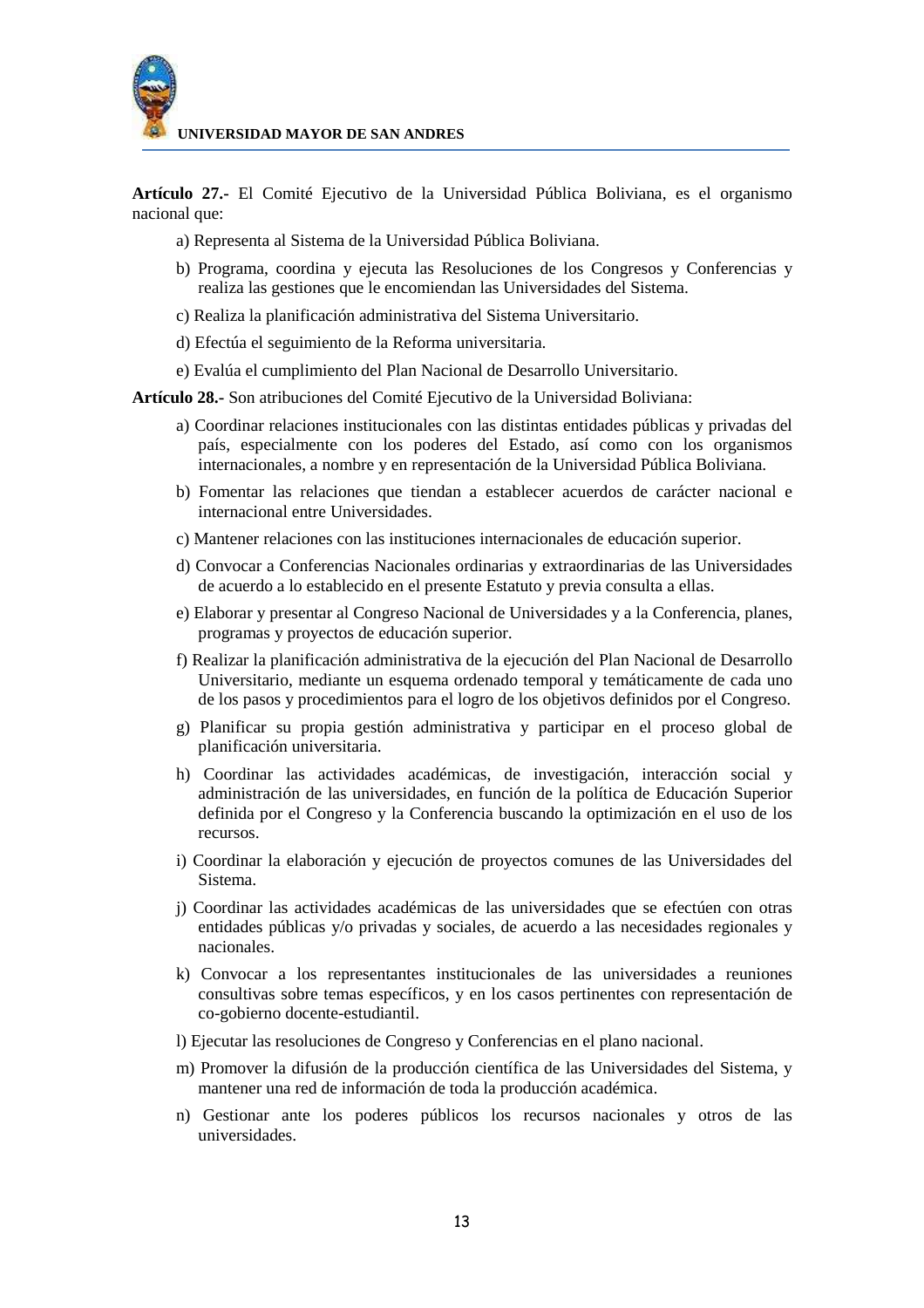

- ñ) Coadyuvar para que la organización y funcionamiento de las universidades se ajuste a las normas establecidas por el presente Estatuto y a las Resoluciones dictadas por el Congreso y la Conferencia Nacional de Universidades.
- o) Analizar la situación económica de las universidades y realizar gestiones para crear recursos y elevar sus ingresos.
- p) Estudiar y analizar los mecanismos y procedimientos que faciliten una eficaz coordinación con los ciclos inferiores de enseñanza, de acuerdo con lo dispuesto por la Constitución Política del Estado, para instituir el Sistema Integrado de la Educación en todos sus niveles.
- q) Elaborar su presupuesto para su aprobación por la Conferencia Nacional de Universidades.
- r) Elaborar su Reglamento Interno el mismo que será aprobado por la Conferencia.
- s) Designar a su personal técnico y administrativo.
- t) Presentar informe de sus labores a los Congresos y Conferencias Ordinarias, para su aprobación o rechazo.
- u) Realizar gestiones a solicitud de los Rectores o Dirigentes de la CUB y CUD, las FUDes y las FULes.
- v) Coordinar los procesos de Evaluación Externa por pares académicos y la Acreditación de sus gremios afiliados.
- w) Organizar y administrar el Registro Nacional de Pares Académicos
- x) Publicar la Gaceta Universitaria.

**Artículo 29.-** Para ser elegido miembro del Comité Ejecutivo de la Universidad Pública Boliviana se requiere:

- a) Ser boliviano de origen y ciudadano en ejercicio.
- b) Poseer grado académico de Doctor, Magíster, Licenciado o sus equivalentes.
- c) Tener por lo menos cinco años de antigüedad en calidad de docente titular en cualquiera de las Universidades del Sistema y estar en ejercicio de la cátedra en el momento de ser elegido o en función de autoridad universitaria.
- d) No haber ejercido cargos de autoridad durante los períodos de intervención a la Universidad.

**Artículo 30.-** Los Secretarios Nacionales del CEUB no representan a ninguna Universidad en particular, sino al conjunto de las mismas. El período de funciones de cada Secretario Nacional es de cuatro años y podrá ser reelecto por una sola vez en forma continua.

**Artículo 31.-** El Comité Ejecutivo de la Universidad Boliviana, estará constituido por Un Secretario Ejecutivo Nacional, un Secretario Nacional de Desarrollo Institucional, un Secretario Nacional Académico, un Secretario Nacional de Postgrado y Educación Continua, un Secretario Nacional de Investigación, Ciencia y Tecnología, un Secretario Nacional de Relacionamiento Internacional, un Secretario Nacional de Evaluación y Acreditación, un Secretario Nacional Administrativo y Financiero, un Secretario Nacional de Extensión Universitaria y Participación Social.

**Artículo 32.-** En caso de renuncia o impedimento temporal del Secretario Ejecutivo, un Secretario Nacional designado por la Conferencia Nacional de Universidades de entre los Secretarios del Comité Ejecutivo, asumirá sus funciones por el tiempo del impedimento o hasta la conclusión del período.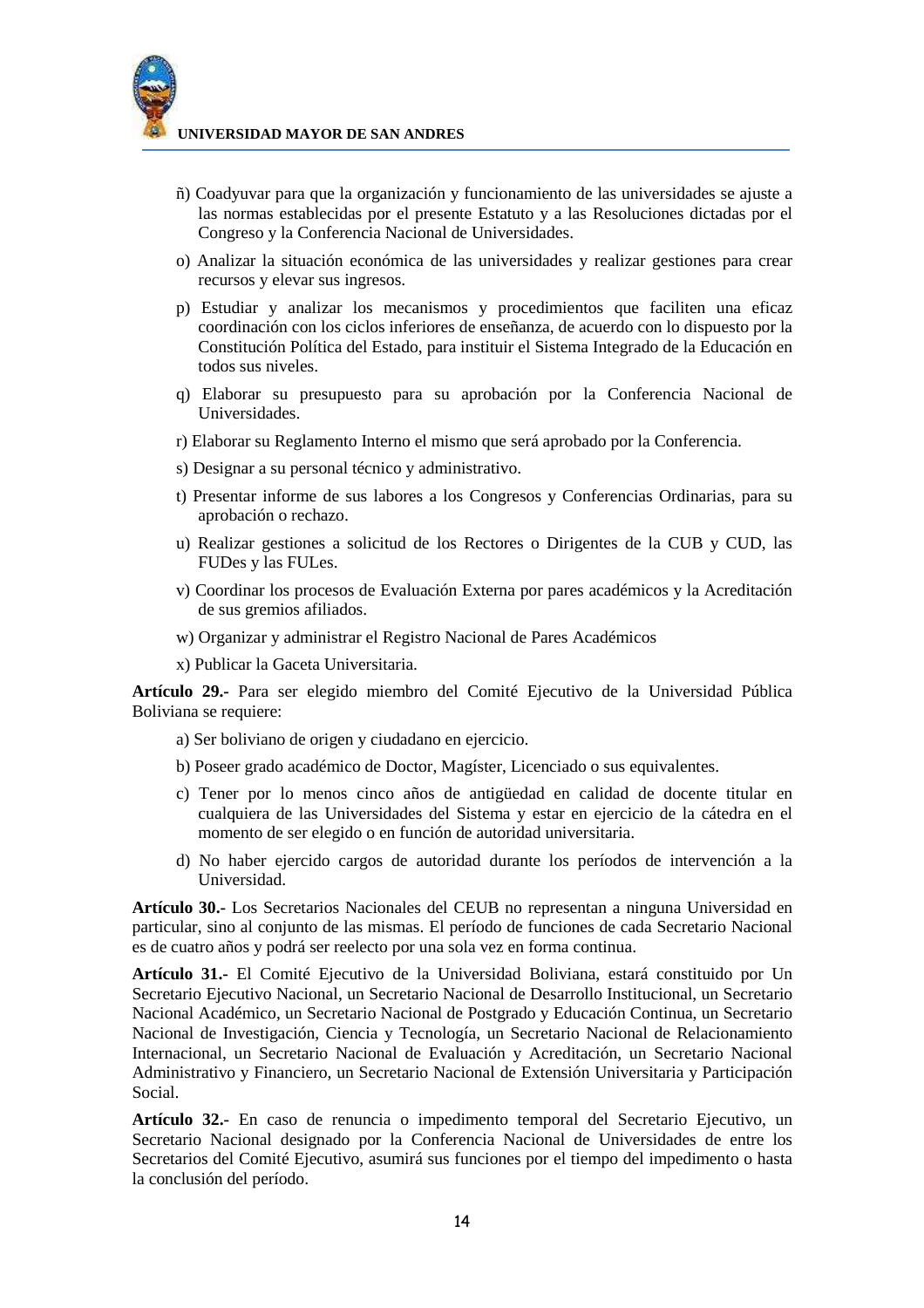

# **TÍTULO V ÓRGANOS NACIONALES DE ASESORAMIENTO**

# **CAPÍTULO I DISPOSICIONES GENERALES**

**Artículo 33.-** Son Órganos Nacionales de Asesoramiento:

- a) Reunión Nacional de Desarrollo Institucional (RENADI)
- b) La Reunión Académica Nacional de Universidades (RAN)
- c) Las Reuniones Sectoriales
- d) La Reunión Nacional de Postgrado (RENAP)
- e) La Reunión Nacional de Investigación, Ciencia y Tecnología (RENACIT)
- f) La Reunión Nacional de Relaciones Internacionales (RENARI)
- g) La Reunión Nacional de Evaluación y Acreditación (RENEVAC)
- h) La Reunión Nacional Administrativa Financiera (RENAF)
- i) La Reunión Nacional de Extensión Universitaria y Participación Social
- j) La Reunión Nacional de Direcciones de Tecnologías de la Información y Comunicación y Bibliotecas Universitarias

# **CAPÍTULO II**

# **REUNIÓN NACIONAL DE DESARROLLO INSTITUCIONAL**

**Artículo 34.-** La Reunión Nacional de Desarrollo Institucional (RENADI) es la instancia de propuesta y asesoramiento de Políticas de Desarrollo Institucional del Sistema Universitario.

**Artículo 35.-** Se realizará por lo menos una vez cada dos años y será convocada por la Secretaría Nacional de Desarrollo Institucional. La sede será rotativa.

**Artículo 36.-** Participarán de la Reunión Nacional de Desarrollo Institucional.

- a) El Secretario Nacional de Desarrollo Institucional.
- b) El responsable de Planificación o de Desarrollo Institucional de cada Universidad.
- c) Un docente delegado por la CUD, de la cartera de planificación y desarrollo institucional.
- d) Un delegado universitario de la CUB, de la cartera de planificación y desarrollo institucional.

Preside el Secretario Nacional de Desarrollo Institucional.

**Artículo 37.-** Son atribuciones de la Reunión Nacional de Desarrollo Institucional:

- a) Formular políticas, estrategias y planes de desarrollo institucional.
- b) Coordinar los procesos de planificación universitaria a corto mediano y largo plazo y efectuar el seguimiento de los mismos.
- c) Promover la mejora de la calidad de la gestión institucional en la Universidad Boliviana.
- d) Impulsar eventos para fortalecer el Sistema de la Universidad Boliviana
- e) Promover la difusión de la imagen institucional.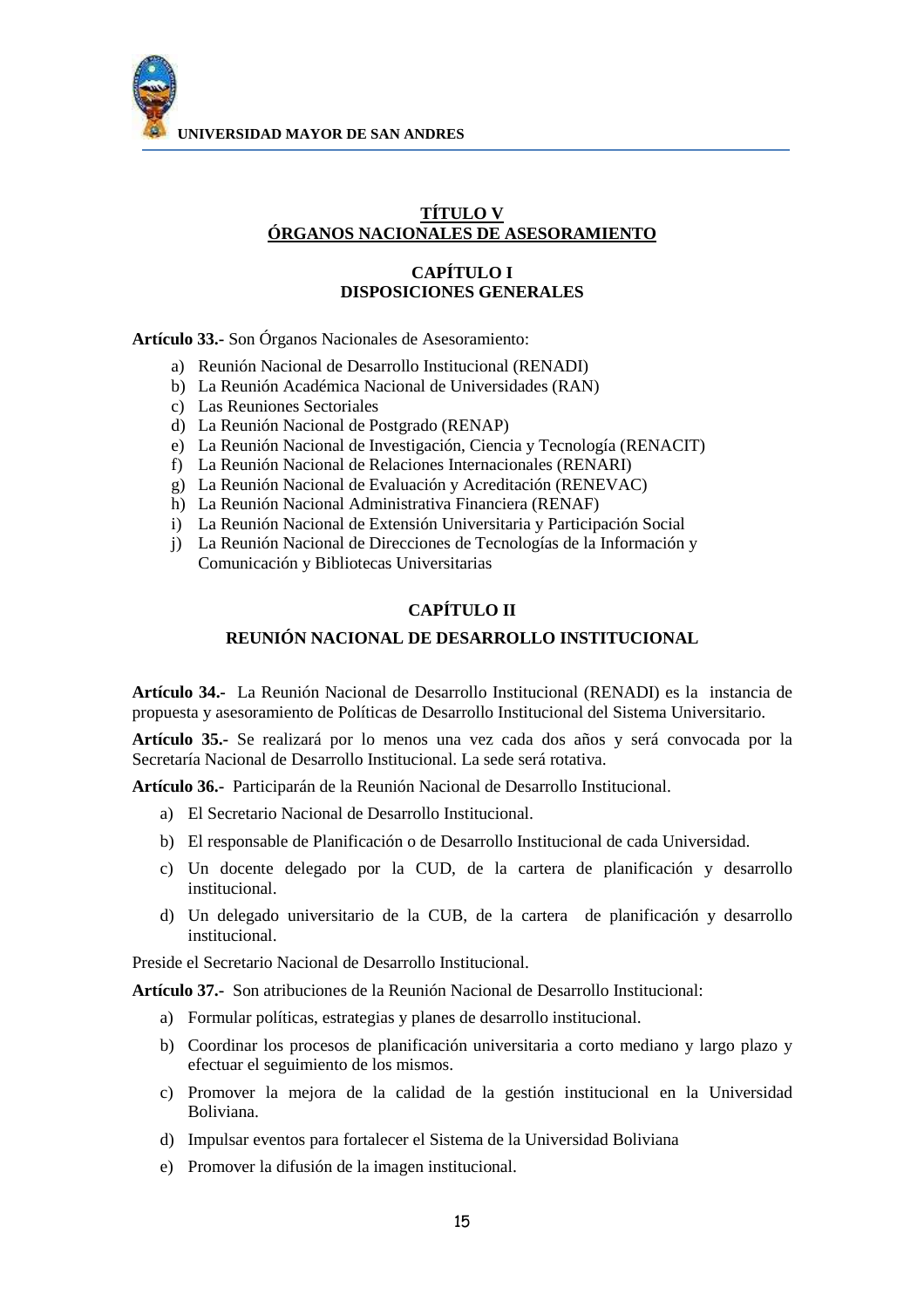

- f) Establecer políticas de gestión y fortalecimiento de archivos y sistemas de información y documentación.
- g) Formular políticas para el aprovechamiento de las TICs y la red Internet en el desarrollo institucional.

#### **CAPÍTULO III REUNIÓN ACADÉMICA NACIONAL DE UNIVERSIDADES**

**Artículo 38.-** La Reunión Académica Nacional de Universidades es un órgano de asesoramiento académico de la Universidad Pública Boliviana.

Está constituida por todos los Vicerrectores y representantes docentes de las Universidades del Sistema y por un número igual de delegados estudiantiles.

Será presidida por el Vicerrector de la Universidad sede.

Cada Universidad podrá conformar equipos técnicos con personal especializado en los temas a tratarse. Se reunirá toda vez que la Conferencia de Universidades así lo requiera o a convocatoria del CEUB con fijación de sede y fecha, previa consulta con las Universidades del Sistema.

**Artículo 39.-** La Reunión Académica Nacional de Universidades elevará, a través del CEUB, sus resoluciones y dictámenes fundamentados a la Conferencia Nacional de Universidades, a objeto de su aprobación o modificación de acuerdo a Reglamento.

**Artículo 40.-** En la RAN participan la Universidad Católica Boliviana, la Escuela Militar de Ingeniería y la Universidad Policial derecho a voz.

#### **CAPÍTULO IV REUNIONES SECTORIALES**

**Artículo 41.-** Las Reuniones Sectoriales son eventos de asesoramiento y apoyo académico de la Universidad Pública Boliviana, coordinadas a través de la Secretaría Nacional Académica del **CEUB.** 

**Artículo 42.-** No son organismos permanentes ni tienen poder de decisión. Su convocatoria será determinada por la Conferencia Nacional de Universidades.

**Artículo 43.-** Las Reuniones Sectoriales desarrollarán su trabajo en los siguientes niveles:

- a) De Área.
- b) De Facultad.
- c) De Carreras, Institutos Politécnicos y Escuelas.

**Artículo 44.-** Las reuniones a nivel de Área se llevarán a cabo con la participación de Decanos del área correspondiente y los representantes estudiantiles de cada Facultad.

**Artículo 45.-** Las reuniones a nivel de Facultades se llevarán a cabo con la participación del Decano de cada Facultad y del representante estudiantil del centro facultativo.

**Artículo 46.-** Las Reuniones Sectoriales a nivel de Carreras, Institutos o Escuelas se llevarán a cabo con la participación de la siguiente representación:

a) El Director de Carrera y un delegado docente electo.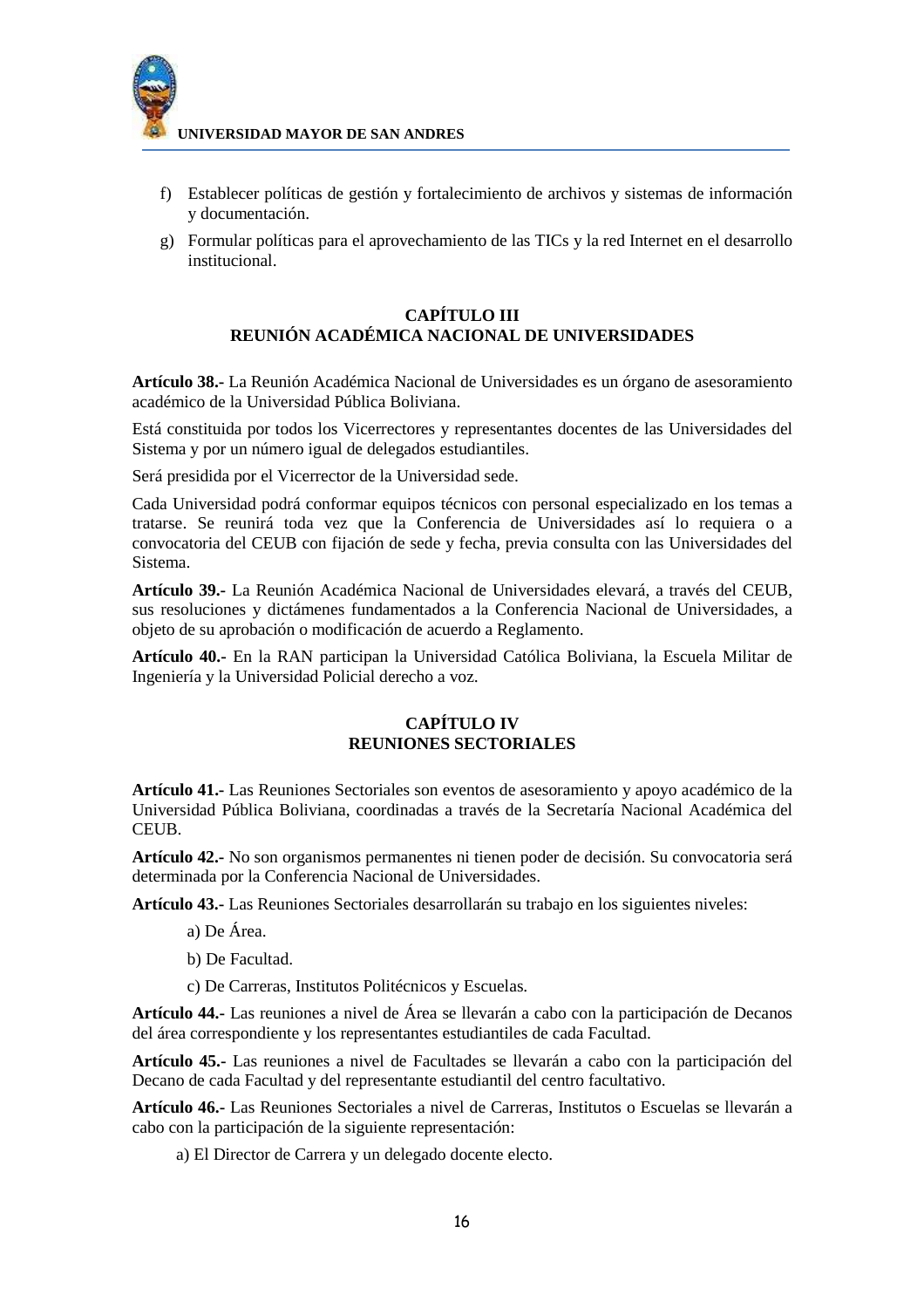

- b) El Secretario Ejecutivo del Centro de Estudiantes de la Carrera y un representante estudiante electo.
- c) La Universidad Católica Boliviana, la Escuela Militar de Ingeniería y la Universidad Policial con su representación docente - estudiantil participan con derecho a voz.

**Artículo 47.-** La convocatoria determinará los objetivos, temas, metodología de trabajo y el carácter de sus acuerdos.

#### **CAPÍTULO V REUNIÓN NACIONAL DE POSTGRADO**

**Artículo 48.-** La Reunión Nacional de Postgrado es la máxima instancia de definición de políticas de Postgrado del Sistema Universitario (RENAP).

**Artículo 49.-** Se realizara una vez cada año y será convocada por la Secretaría Nacional de Postgrado. La sede será rotativa.

**Artículo 50.-** Participaran de la Reunión Nacional de Postgrado:

a) El Vicerrector.

- b) El Secretario Nacional de Postgrado.
- c) El Director de Postgrado.

Preside la Reunión el Vicerrector de la Universidad Sede.

**Artículo 51.-** Son atribuciones de la Reunión Nacional de Postgrado:

- a) Formular políticas, estrategias y planes.
- b) Promover las relaciones Nacionales e Internacionales del Sistema Nacional Estudios de Postgrado (SINEP).
- c) Coordinar las actividades que adopten las unidades de Postgrado del Sistema.
- d) Organizar eventos para fortalecer el Sistema.

#### **CAPÍTULO VI REUNIÓN NACIONAL DE INVESTIGACIÓN, CIENCIA Y TECNOLOGÍA**

**Artículo 52.-** La Reunión Nacional de Investigación, Ciencia y Tecnología (RENACIT) es la máxima instancia de definición de políticas de Ciencia y Tecnología del Sistema Universitario.

**Artículo 53.-** Se realizará una vez cada año y será convocada por la Secretaría Nacional de Investigación, Ciencia y Tecnología. En la misma, el Secretario Nacional de Investigación, Ciencia y Tecnología presentará su informe de gestión para su evaluación. La sede será rotativa.

**Artículo 54.-** Participaran de la Reunión Nacional de Investigación, Ciencia y Tecnología:

- a) El Vicerrector.
- b) El Secretario Nacional de Investigación, Ciencia y Tecnología.
- c) El Director de Investigación Ciencia y Tecnología.
- d) Dos delegados docentes investigadores.
- e) El Secretario de Investigación de la FUD.
- f) El Secretario de Investigación de la FUL o su delegado.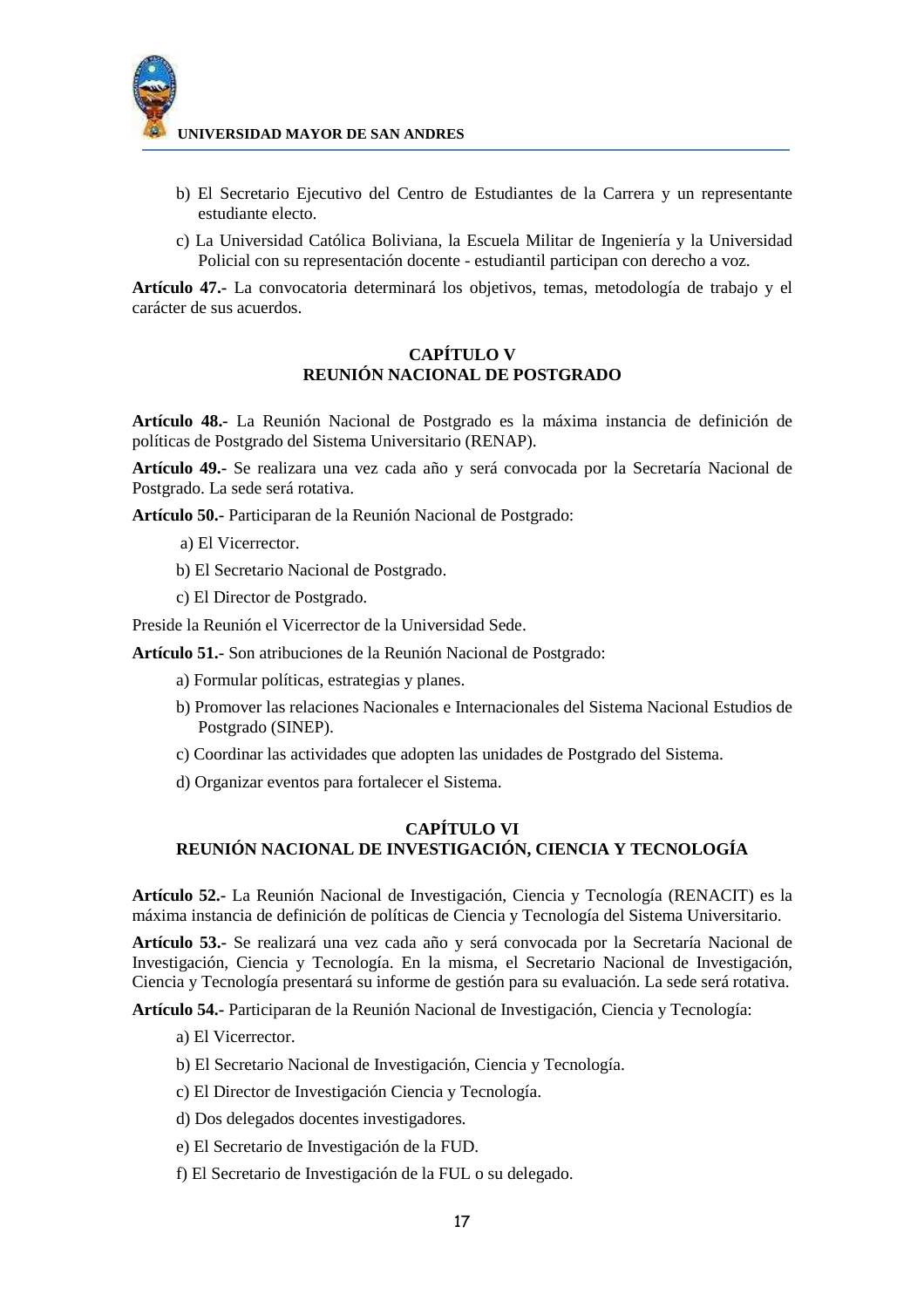

g) Tres estudiantes miembros de las Sociedades Científicas de cada universidad.

Preside la Reunión el Vicerrector de la Universidad Sede.

**Artículo 55.-** Son atribuciones de la Reunión Nacional de Investigación, Ciencia y Tecnología:

- a) Formular políticas, estrategias y planes.
- b) Promover las relaciones Nacionales e Internacionales del Sistema Nacional de Investigación, Ciencia y Tecnología.
- c) Coordinar las actividades que adopten las Direcciones de Investigación del Sistema.
- d) Organizar eventos científicos para fortalecer el Sistema.
- e) Evaluar la ejecución del POA de la Secretaría Nacional de Investigación, Ciencia y Tecnología.
- e) Analizar y evaluar el estado de la ciencia y tecnología de la universidad, a través de un modelo de Indicadores.

# **CAPÍTULO VII**

#### **REUNIÓN NACIONAL DE RELACIONAMIENTO INTERNACIONAL**

**Artículo 56.-** La Reunión Nacional de Relacionamiento Internacional es la instancia del Sistema Universitario de planificación seguimiento y asesoramiento de políticas de relacionamiento internacional de la Universidad Boliviana con instituciones académicas y de cooperación internacional.

**Artículo 57.-** Son atribuciones de la Reunión Nacional:

Formular políticas institucionales de relacionamiento internacional de la Universidad Boliviana tanto bilateral, multilateral, con instituciones académicas y de cooperación, públicas o privadas, en el marco de los Convenios Nacionales o Interinstitucionales, o cualquier otra que implique las funciones de la educación boliviana.

Coordinar las actividades del relacionamiento internacional del Sistema Universitario a través de CEUB y de las Universidades.

Coordinar la participación del Sistema Universitario en eventos de relacionamiento internacional de la Educación Boliviana a nombre y en representación del Sistema de la Universidad Boliviana.

**Artículo 58.-** La Reunión Nacional de Relacionamiento Internacional se reunirá por lo menos una vez cada dos años de acuerdo a convocatoria de la Secretaría Nacional de Relaciones Internacionales.

**Artículo 59.-** Participan en la Reunión Nacional de Relacionamiento Internacional los siguientes:

- a) Secretario Nacional de Relaciones Internacionales
- b) Director de Relaciones Internacionales de cada Universidad
- c) El Secretario de Relaciones Internaciones de la CUD
- d) El Secretario de Relaciones Internaciones de la CUB

Preside el Secretario Nacional de Desarrollo Institucional.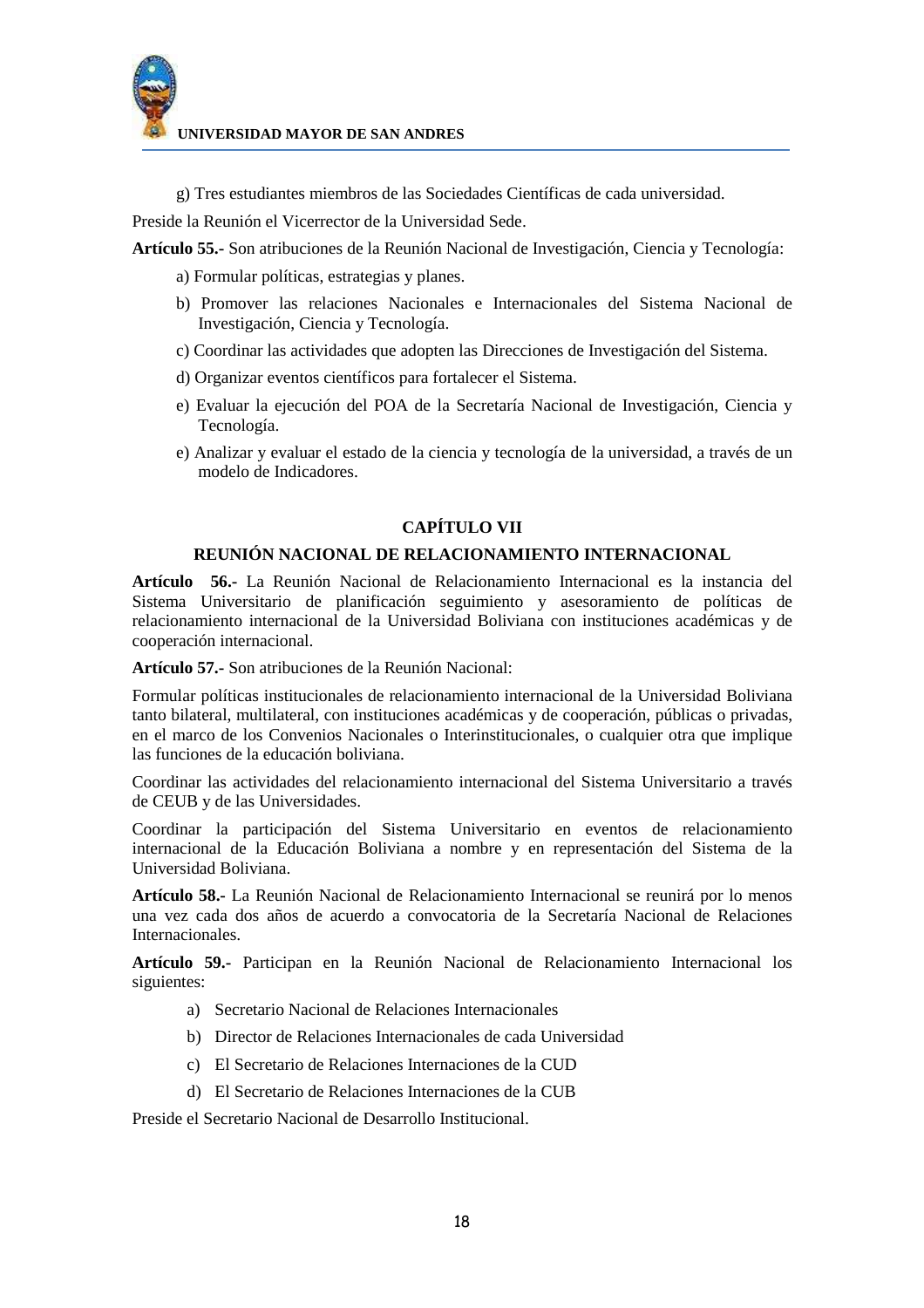

# **CAPÍTULO VIII**

# **REUNIÓN NACIONAL DE EVALUACIÓN Y ACREDITACIÓN**

**Artículo 60.-** La Reunión Nacional de Evaluación y Acreditación (RENEVAC) es la instancia técnica especializada de definición de políticas de evaluación y acreditación del Sistema Universitario.

**Artículo 61.-** Se realizará por lo menos una vez cada dos años y será convocada por la Secretaría Nacional de Evaluación y Acreditación. La sede será rotativa.

**Artículo 62.-** Participarán de la Reunión Nacional de Evaluación y Acreditación.

- a) El Secretario Nacional de Evaluación y Acreditación.
- b) El Director de Evaluación y Acreditación de cada Universidad.

Preside la Reunión el Director de la Universidad Sede.

**Artículo 63.-** Son atribuciones de la Reunión Nacional de Evaluación y Acreditación:

- a) Formular políticas, estrategias y planes de evaluación y acreditación.
- b) Promover la gestión de calidad y su evaluación en la Universidad Boliviana.
- c) Aprobar la programación de los procesos de Evaluación Externa y Acreditación, presentados por las universidades.
- d) Organizar eventos nacionales y técnicos especializados para fortalecer y consolidar el Sistema de Evaluación y Acreditación de la Universidad Boliviana.
- e) Difundir los resultados de la Evaluación y Acreditación.
- f) Establecer políticas de seguimiento de la evaluación externa y acreditación.
- g) Proponer y actualizar marcos de referencia para la Evaluación Externa y Acreditación de programas y sus respectivos manuales.
- h) Promover convenios nacionales e internacionales en materia de evaluación y acreditación.
- i) Gestionar ante instituciones u organismos nacionales e internacionales especializados en evaluación externa para las diferentes carreras, áreas, menciones, o departamentos del sistema que así lo soliciten.

# **CAPÍTULO IX**

# **REUNIÓN NACIONAL ADMINISTRATIVA FINANCIERA**

**Artículo 64-** Es la instancia técnica que propone políticas administrativas, financieras y presupuestarias para el Sistema de la Universidad Boliviana buscando optimizar la eficiencia de la gestión y la obtención de recursos económicos.

**Artículo 65.-** Son atribuciones de la Reunión Nacional Administrativa Financiera.

Planificación, seguimiento y asesoramiento de políticas Administrativas, Financieras y Presupuestarias para todo el Sistema Universitario Nacional.

Coordinar las actividades Administrativas, Financieras y Presupuestarias de las Universidades y del Sistema elaborando documentos consolidados de la Universidad Boliviana.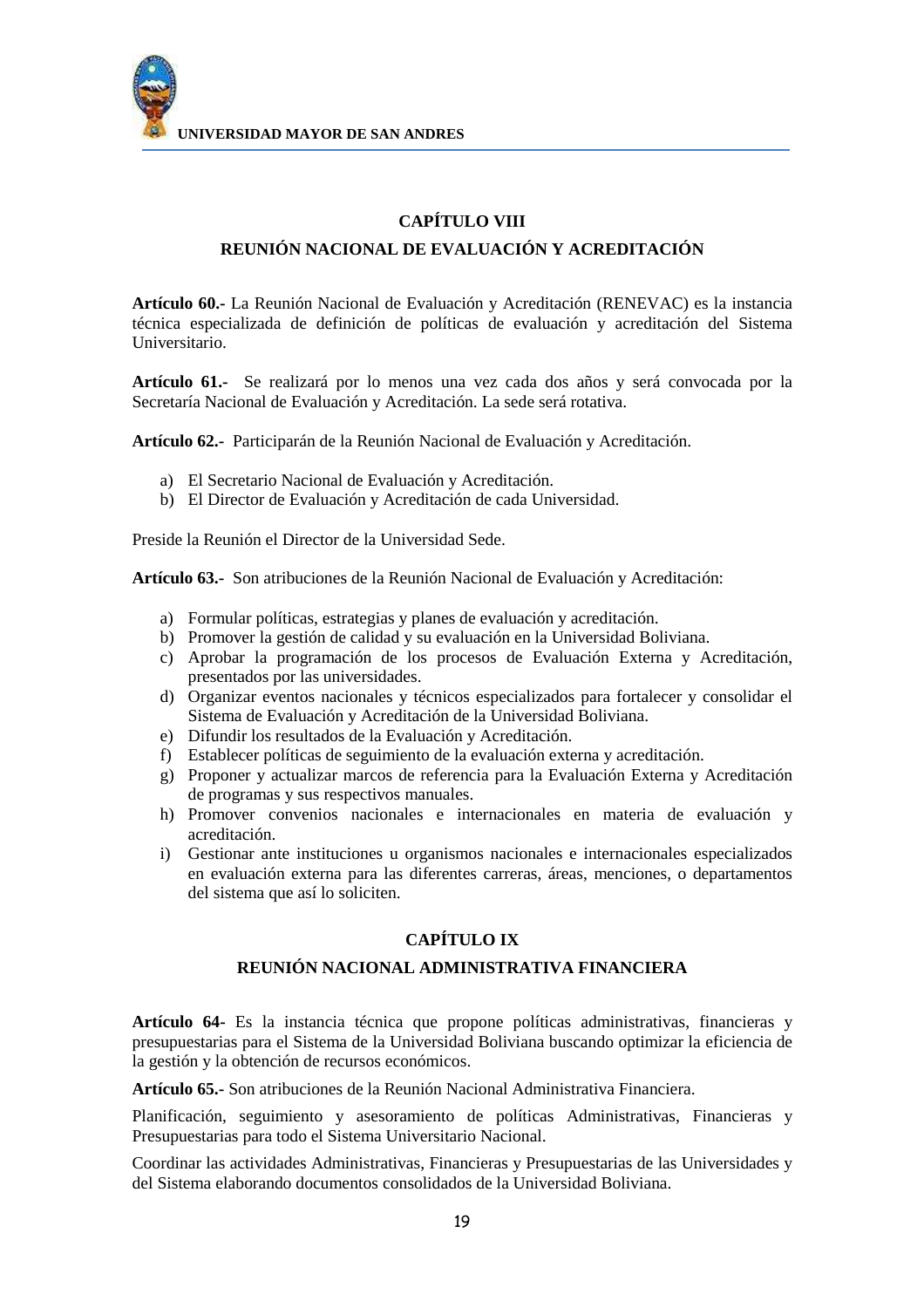

**Artículo 66.-** Participan de la Reunión Nacional Administrativa Financiera.

- a) El Secretario Nacional Administrativo Financiero.
- b) El Director Administrativo Financiero de cada Universidad.
- c) El Secretario de Finanzas de la CUD.
- d) El Secretario de Finanzas de la CUB.

# **CAPÍTULO X**

# **REUNIÓN NACIONAL DE INTERACCIÓN SOCIAL Y EXTENSIÓN UNIVERSITARIA.**

**Artículo 67.-** La Reunión Nacional de Interacción Social y Extensión Universitaria es una instancia de análisis y proposición de políticas para el fortalecimiento y desarrollo de la Interacción Social y la Extensión Universitaria en las Universidades del Sistema de la Universidad Boliviana.

**Artículo 68.-** Son atribuciones de la Reunión Nacional de Interacción Social y Extensión Universitaria las siguientes:

- a) Formular políticas, planes y estrategias para el fortalecimiento de la interacción social y extensión universitaria en todas las Universidades que conforman el Sistema de la Universidad Boliviana, en el marco de las políticas de desconcentración hacia el área rural.
- b) Coordinar las actividades de Interacción Social y Extensión Universitaria que asuman las Universidades del Sistema de la Universidad Boliviana.
- c) Organizar eventos relacionados con el fortalecimiento y desarrollo de los procesos de interacción social y extensión universitaria.

**Artículo 69.-** La Reunión Nacional de Interacción Social y Extensión Universitaria se realizará ordinariamente cada año y extraordinariamente de acuerdo a la dinámica de los procesos. Será convocada por la Secretaría Nacional de Interacción Social y Extensión Universitaria del Comité Ejecutivo de la Universidad Boliviana. La preside el vicerrector de la universidad sede. La sede será rotativa.

**Artículo 70.-** La Reunión Nacional de Interacción Social y Extensión Universitaria estará conformada por:

- a) El Vicerrector de cada Universidad.
- b) Un representante de la Confederación Universitaria de Docentes.
- c) Un representante de la Confederación Universitaria Boliviana.
- d) El Director de Interacción Social y Extensión Universitaria de cada universidad.
- e) El Secretario Nacional de Interacción Social y Extensión Universitaria.
- f) Dos docentes por cada universidad.
- g) Tres estudiantes por cada universidad.

Podrán participar en la Reunión Nacional de Interacción Social y Extensión Universitaria, en calidad de invitados, representantes de organizaciones sociales y productivas.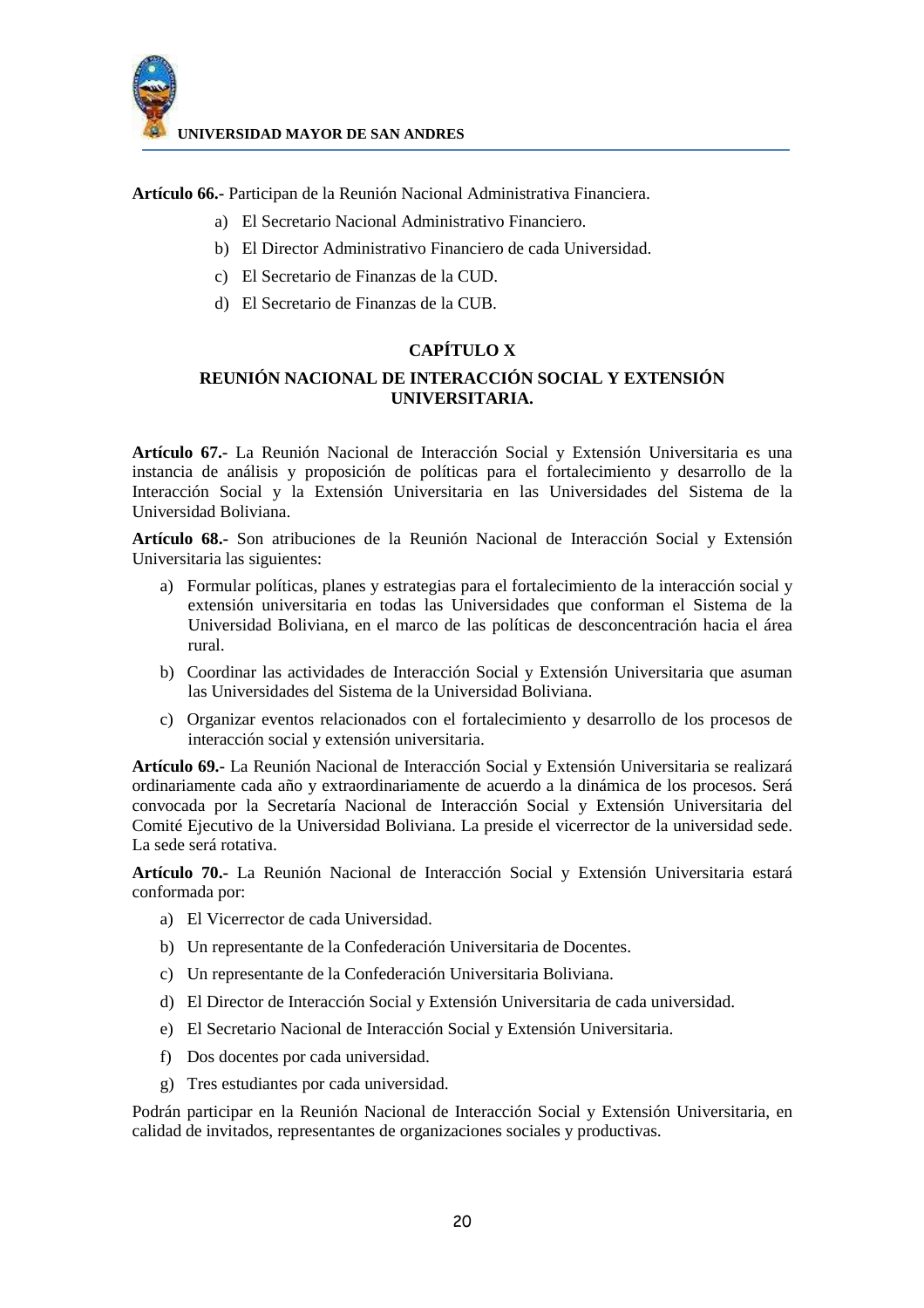

# **CAPÍTULO XI**

# **REUNIÓN NACIONAL DE DIRECCIONES DE TECNOLOGÍAS DE INFORMACIÓN Y COMUNICACIÓN Y DE BIBLIOTECAS UNIVERSITARIAS**

**Artículo 71.-** La Reunión Nacional de Direcciones de Tecnologías de Información y Comunicación y de Bibliotecas Universitarias (RENATIC) es una instancia de análisis y de proposición de políticas para el fortalecimiento y desarrollo de las tecnologías de información y comunicación y de las bibliotecas de las Universidades del Sistema de la Universidad Boliviana. **Artículo 72.-** Son atribuciones de la Reunión Nacional de Direcciones de Tecnologías de información y comunicación y de bibliotecas Universitarias las siguientes:

- a) Formular políticas, planes y estrategias para el fortalecimiento del uso de tecnologías de información y comunicación en las Universidades que conforman el Sistema de la Universidad Boliviana.
- b) Formular políticas, planes y estrategias para el fortalecimiento de las bibliotecas de las Universidades que conforman el Sistema de la Universidad Boliviana.
- c) Promover la conformación de redes informáticas y de bibliotecas en el Sistema de la Universidad Boliviana.

**Artículo 73.-** Se realizara ordinariamente una vez cada dos años y extraordinariamente de acuerdo a la dinámica de los procesos, será convocada por la Secretaria Nacional de Investigación, Ciencia y Tecnología en Coordinación con la Secretaría Nacional de Desarrollo Institucional del Comité Ejecutivo de la Universidad Boliviana.

Preside el Secretario Nacional de Investigación, Ciencia y Tecnología.

**Artículo 74.-** Estará conformada por los siguientes representantes:

- a) El Director de Tecnologías de Información y Comunicación de cada Universidad.
- b) El Director de Biblioteca de cada Universidad.
- c) El Secretario Nacional de Investigación Ciencia y Tecnología, y el Secretario Nacional de Desarrollo Institucional del Comité Ejecutivo de la Universidad Boliviana.
- d) Un Docente de la CUD.
- e) Un Estudiante de la CUB.
- f) Un Funcionario de Bibliotecas.

# **TÍTULO VI DE LAS UNIVERSIDADES DEL SISTEMA**

# **CAPÍTULO I DISPOSICIONES GENERALES**

**Artículo 75.-** Las Universidades Públicas que integran el Sistema, son iguales en jerarquía, basan su régimen institucional en la autonomía plena garantizada por la Constitución Política del Estado y su fundamento democrático tiene su esencia en el co-gobierno paritario docenteestudiantil.

Bajo estos principios inalienables, cada Universidad del Sistema norma su vida orgánica e institucional sobre la base del Estatuto Orgánico de la Universidad Boliviana.

El Sistema Universitario reconoce como Universidades asociadas a aquellas que, sin ser universidades públicas tienen postulados que no contradicen los principios, fines y objetivos de la Universidad Pública Boliviana, y aceptan la tuición académica del sistema de universidades autónomas.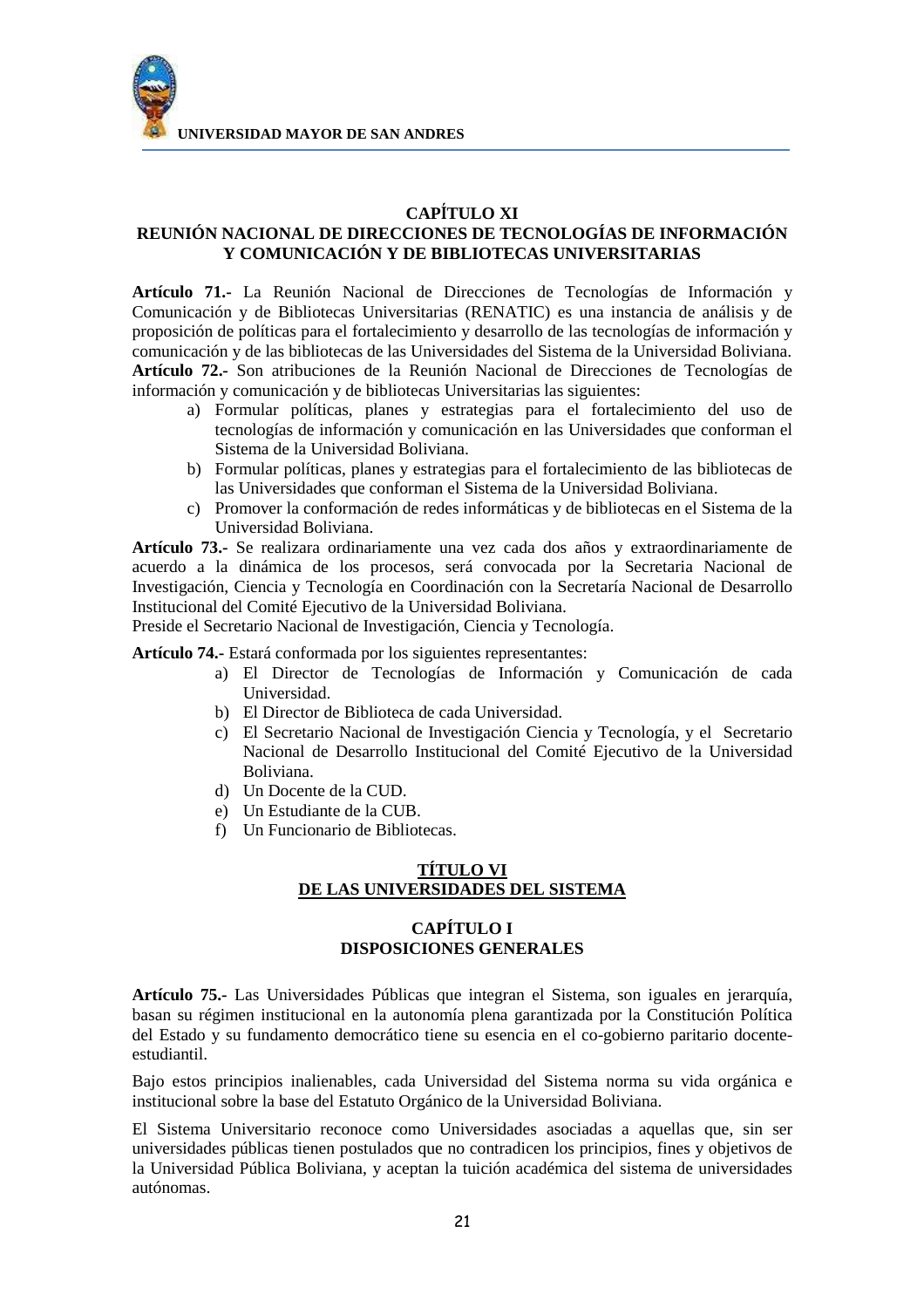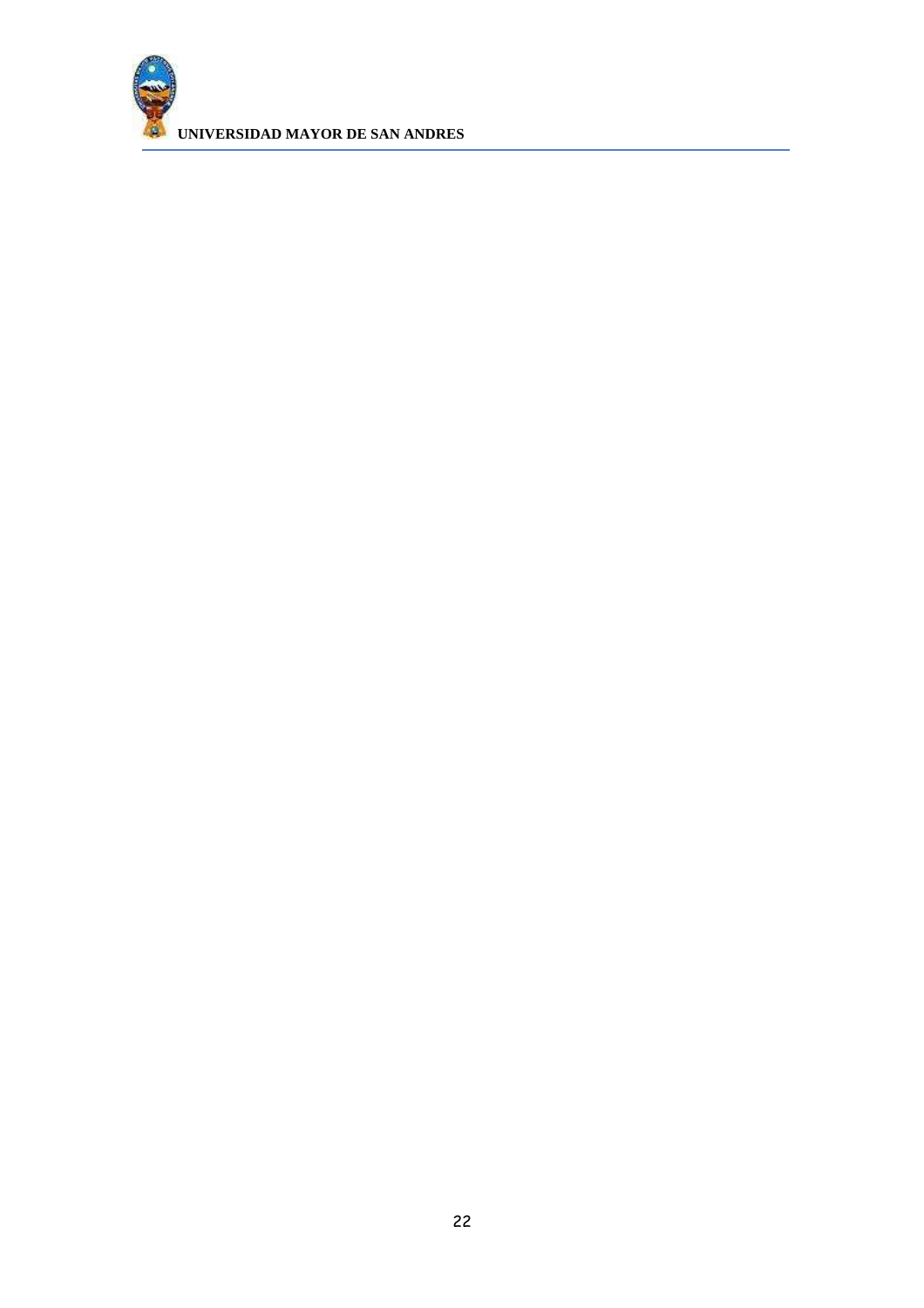

#### **CAPÍTULO II ÓRGANOS ELECTORALES**

**Artículo 76.-** Las Universidades del Sistema rigen sus actividades y conforman sus órganos de dirección y ejecución, de acuerdo al principio de participación a través del voto universal de docentes y estudiantes directo y obligatorio, de acuerdo a las particulares condiciones establecidas por cada Universidad en sus Estatutos y normas consiguientes.

**Artículo 77.-** Los Claustros Universitarios, Facultativos y de Carrera, según las particulares modalidades adoptadas por cada Universidad, constituyen los órganos electorales que se desenvuelven de acuerdo a normas estatutarias y reglamentarias de cada Universidad.

**Artículo 78.-** La conformación de los órganos de dirección de las Universidades es una responsabilidad de la comunidad universitaria, por lo que la concurrencia y la consiguiente emisión del voto es obligatorio.

**Artículo 79.-** Cada Universidad creará un Comité Electoral Permanente para elección de Autoridades Universitarias, Facultativas y de Carrera, cuya reglamentación será aprobada por su Honorable Consejo Universitario.

#### **CAPÍTULO III ÓRGANOS DE GOBIERNO**

**Artículo 80.-** La Asamblea General Docente-Estudiantil Paritaria es la expresión soberana de las universidades y se reunirá en situaciones de extrema gravedad cuando la autonomía universitaria y las libertades democráticas se encuentren en peligro, la misma será reglamentada en cada universidad atendiendo a sus características particulares.

Los órganos de gobierno de las universidades son:

- a) El Congreso Institucional interno.
- b) El Honorable Consejo Universitario.

Ambos conformados e integrados paritariamente.

Los Honorables Consejos Universitarios estarán conformados por autoridades universitarias y delegados de las organizaciones docentes, haciendo entre ambos paridad con los representantes estudiantiles.

El Sindicato de Trabajadores Universitarios de cada Universidad, acreditará un delegado titular con derecho a voz en todos los temas y con derecho a voto en los que conciernen directamente a su sector.

**Artículo 81.-** Las más altas autoridades ejecutivas y de representación de las Universidades del Sistema son el Rector y Vicerrector.

# **TÍTULO VII RÉGIMEN ACADÉMICO**

#### **CAPÍTULO I NIVELES DE ENSEÑANZA UNIVERSITARIA**

**Artículo 82.-** La Universidad Pública Boliviana es una Institución de educación superior que desarrolla procesos académicos en los niveles de grado o tercer nivel y postgrado o cuarto nivel.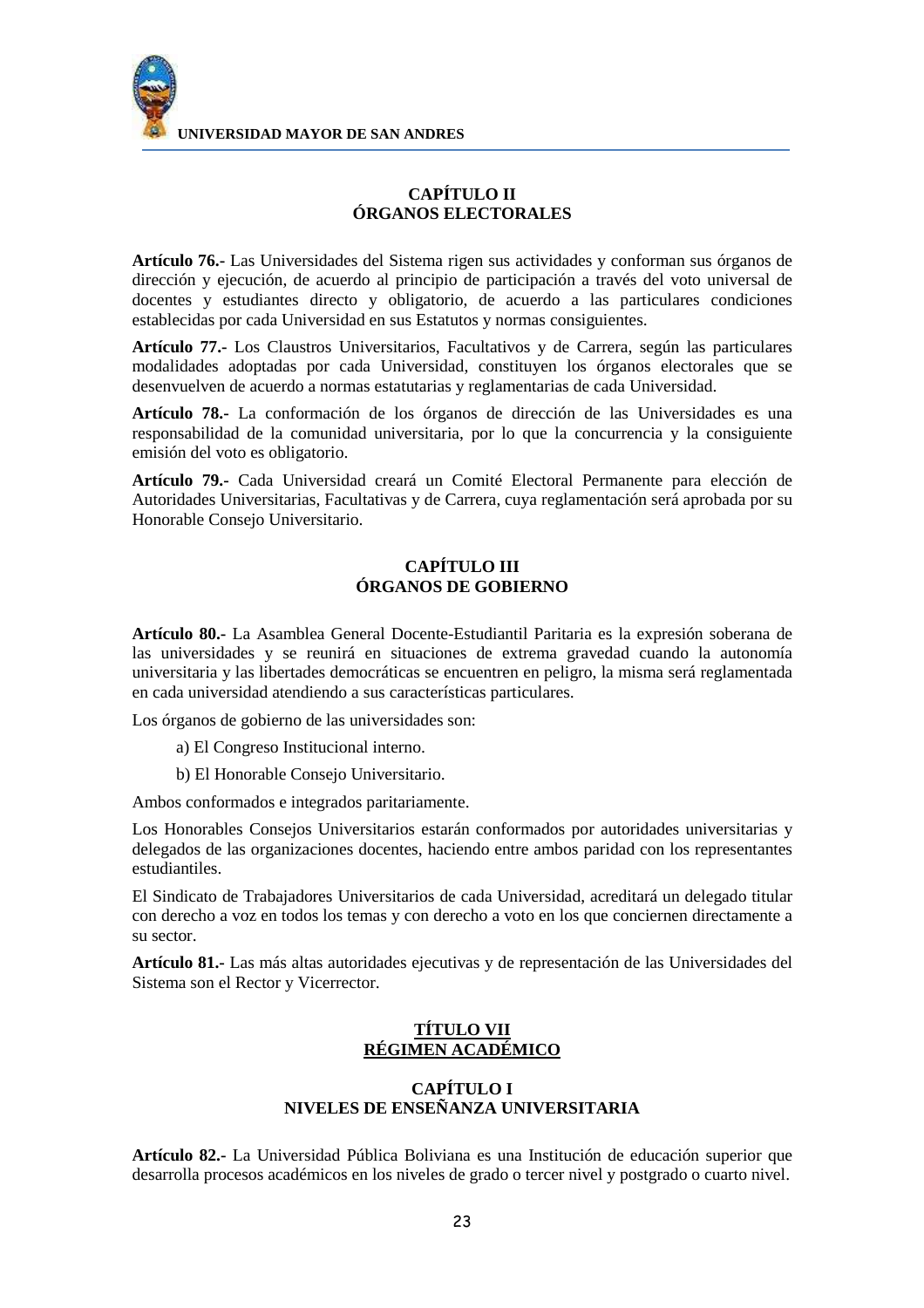

**Artículo 83.-** El Sistema Curricular es el conjunto armónico y coherente de principios, normas, parámetros y procedimientos pedagógicos que rigen el desenvolvimiento académico de la Universidad Pública Boliviana.

**Artículo 84.-** El Modelo Académico del Sistema Curricular a través de sus componentes pedagógicos refleja, interpreta y aplica los principios, fines y objetivos de la Universidad Boliviana.

#### **CAPÍTULO II GRADOS ACADÉMICOS, DIPLOMAS Y TÍTULOS**

**Artículo 85.-** Las Universidades del Sistema, de acuerdo a su estructura institucional y educativa, con sujeción a los reglamentos correspondientes, otorgan los siguientes grados académicos:

- a) Técnico Universitario Medio.
- b) Técnico Universitario Superior.
- c) Bachiller Universitario en Ciencias o Artes.
- d) Licenciado.
- e) Diplomado.
- f) Especialidad.
- g) Maestría.
- h) Doctorado.

**Artículo 86.-** Las Universidades Autónomas otorgan títulos profesionales en provisión nacional a los graduados en sus respectivas Casas de Estudios Superiores, conforme al precepto constitucional.

**Artículo 87.-** Las Universidades del Sistema, son competentes para revalidar títulos otorgados por Universidades Extranjeras y expedir el correspondiente Título en Provisión Nacional. También podrán extender el Título en Provisión Nacional a los graduados en otros centros de enseñanza superior del país legalmente reconocidos.

Para la revalidación y extensión del Título Académico la Universidad que lo otorgue deberá contar con la carrera que corresponda al grado profesional, de acuerdo a reglamento.

Si la carrera motivo de revalidación no existe en ninguna universidad del sistema el CEUB es la instancia competente para otorgar el Título en Provisión Nacional correspondiente.

**Artículo 88.-** Ninguna Universidad del Sistema convalidará diplomas académicos de institutos, escuelas y centros extra-universitarios, tanto nacionales como extranjeros, respetándose los convenios internacionales suscritos con otros países.

**Artículo 89.-** La extensión de títulos en provisión nacional a los graduados de la Escuela Militar de Ingeniería «Mcal. Antonio José de Sucre» queda a cargo del Comité Ejecutivo de la Universidad Boliviana y la Escuela Militar de Ingeniería.

De conformidad a la norma constitucional un representante de la Universidad Pública Boliviana conocerá con antelación la tesis de grado o sus equivalentes e integrará el tribunal ante el cual se sustente.

**Artículo 90.-** Los Títulos de Bachiller son otorgados por las Universidades Públicas a los estudiantes egresados del nivel secundario en su respectivo Departamento.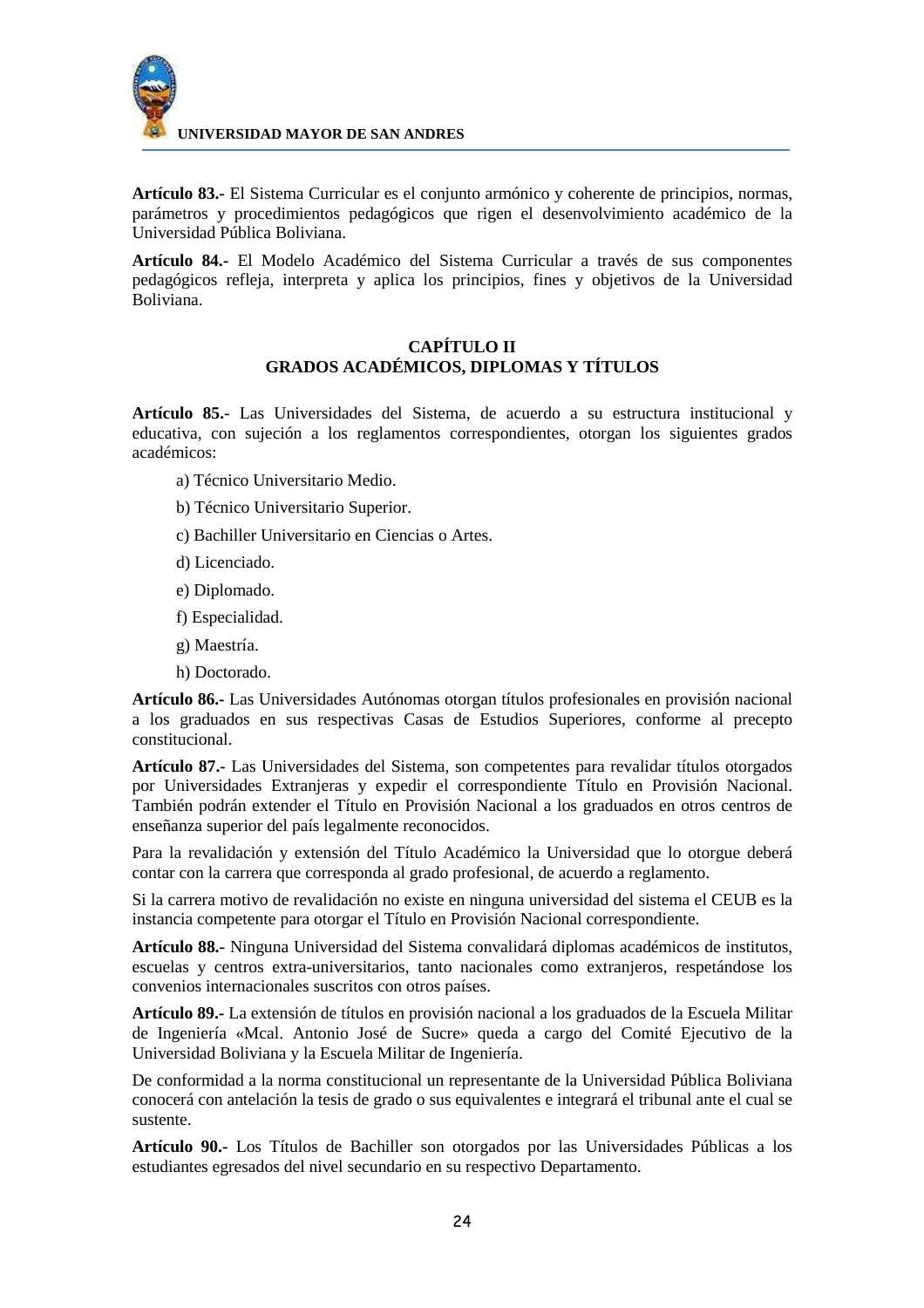

**Artículo 91.-** No existe la condición académica de egresado de la Universidad. La simple conclusión de estudios en una Facultad, Carrera o Instituto no habilita al ejercicio profesional alguno, por cuanto la aprobación de una modalidad de graduación, es requisito esencial de titulación.

#### **CAPÍTULO III INVESTIGACIÓN CIENTÍFICA Y TECNOLÓGICA**

**Artículo 92.-** La investigación científica y tecnológica es obligatoria y constituye parte indivisible de la actividad académica formativa en todo el Sistema de la Universidad Boliviana.

**Artículo 93.-** La ligazón de la investigación científica y tecnológica con la enseñanza aprendizaje y la interacción social debe estar reflejada a nivel de todo el sistema universitario en la estructura académica, en los objetivos curriculares, planes, programas, metodología y evaluación.

**Artículo 94.-** La investigación científica y tecnológica debe estar orientada al conocimiento y esclarecimiento de la realidad boliviana y latinoamericana y a la búsqueda de soluciones concretas de los problemas de la producción, gestión y desarrollo y la productividad regional, nacional e internacional.

**Artículo 95.-** El sistema universitario debe mantener relaciones permanentes con las unidades productivas y con todos los organismos vinculados a los problemas económicos, técnicos y sociales.

**Artículo 96.-** En el Sistema Nacional Universitario y en cada Universidad funcionará una Dirección Académica de Investigación Científica y Tecnológica, con carácter obligatorio.

**Artículo 97.-** Cada universidad del Sistema de la Universidad Boliviana, debe desarrollar la investigación científica y tecnológica, en un marco democrático, participativo, interdisciplinario, intra e intercultural, respetando normas éticas.

**Artículo 98.-** Cada Universidad del Sistema de la Universidad Boliviana, asignará obligatoriamente recursos económicos necesarios (IDH y otros) para actividades de investigación científica y tecnológica.

**Artículo 99.-** Cada Universidad del Sistema de la Universidad Boliviana debe preservar y difundir la producción científica y tecnológica a nivel regional, nacional o internacional a través de mecanismos de socialización (ferias y otros).

**Artículo 100.-** Las universidades del Sistema, incluirán en sus actividades de investigación científica y tecnológica la recuperación de saberes locales y conocimientos ancestrales para su formalización científica, protección y utilización.

**Artículo 101.-** Las Universidades del Sistema, para evaluar el estado del desarrollo de la Investigación, Científica y Tecnológica deben utilizar un modelo de indicadores.

**Artículo 102.-** Se da vigencia al Sistema Nacional de Universidades de Ciencia y Tecnología, (SINUCYT) con su respectiva reglamentación.

# **CAPÍTULO IV INTERACCIÓN SOCIAL Y EXTENSIÓN UNIVERSITARIA**

**Artículo 103.-** La interacción social es una función fundamental de la Universidad Boliviana que requiere de procesos debidamente planificados, organizados, dirigidos y controlados a efectos de que la acción universitaria permita una relación recíproca entre la Universidad y la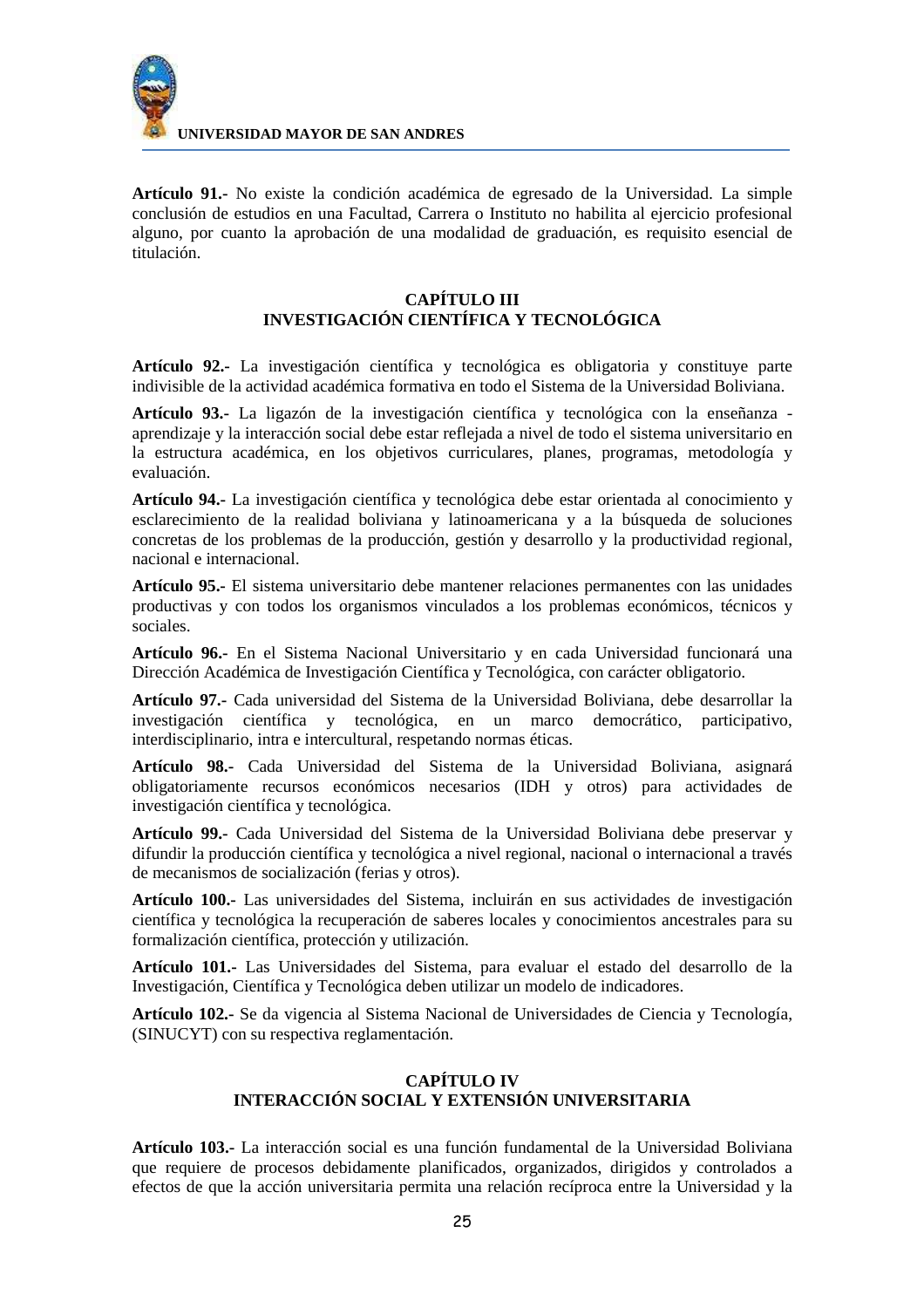

sociedad, verificando y retroalimentado su pertinencia y calidad en el contexto externo institucional. Dicha función se realiza en estrecha relación con la investigación científica y tecnológica, la formación de profesionales y la oferta de servicios.

**Artículo 104.-** La extensión Universitaria, es la acción que las universidades del Sistema de la Universidad Boliviana planifican, organizan, dirigen y controlan con la finalidad de promocionar el desarrollo y difusión de actividades científicas, culturales, productivas y otras que contribuyan al desarrollo integral sostenible de la sociedad Boliviana.

**Artículo 105.-** La interacción social y la extensión universitaria en todas las Universidades deberán definirse y planificarse de acuerdo a los fines, políticas, planes, estrategias, objetivos y metas de la Universidad Boliviana, en un proceso continuo y sostenible de relacionamiento de la universidad con el estado, la sociedad y la cultura.

**Artículo 106.-** El Sistema de la Universidad Boliviana en el marco de sus políticas de Interacción Social y Extensión Universitaria, prestará asesoramiento y consultoría en el campo tecnológico y científico al gobierno nacional, departamental, municipal y otras instituciones públicas o privadas ligadas con el desarrollo del país.

# **TÍTULO VIII RÉGIMEN DOCENTE - ESTUDIANTIL**

# **CAPÍTULO I DOCENCIA UNIVERSITARIA**

**Artículo 107.-** Es docente universitario aquel profesional con grado académico y título en provisión nacional que esté dedicado a las tareas en enseñanza universitaria, dentro de los principios, fines y objetivos de la Universidad Autónoma. El docente de una universidad lo es de todas, en su correspondiente cátedra y especialidad.

A solicitud justificada de los Consejos Facultativos temporalmente podrán ser incorporados a la docencia universitaria expertos en áreas específicas con sujeción a Reglamento del Régimen Académico Docente.

**Artículo 108.-** El docente titular de una Universidad tiene derecho de transferencia a otra y a ejercer la docencia de su especialidad, con sujeción a reglamento específico.

**Artículo 109.-** Una condición inexcusable para el ejercicio de la docencia en la Universidad Boliviana es la permanente defensa y fortalecimiento de la Autonomía Universitaria y en el marco del cumplimiento de sus principios.

**Artículo 110.-** Es deber del personal docente de la Universidad la tarea de enseñar e investigar, orientar la formación profesional de los estudiantes, así como prestar servicios a la comunidad.

**Artículo 111.-** Se instituye el Escalafón Docente a fin de asegurar la carrera universitaria, con sentido formativo y de continuidad para elevar el nivel docente a través de una jerarquización académica y económica. El Escalafón Docente es único y uniforme para todas las Universidades del Sistema.

**Artículo 112.-** Se instituye, garantiza y consagra la carrera docente universitaria y el respeto a la libre expresión de pensamiento, en cuanto no lesione los principios básicos que sustenta la Universidad Boliviana.

**Artículo 113.-** El Reglamento del Régimen Académico – Docencia y otros reglamentos específicos regulan el ejercicio docente en todos los demás aspectos no contemplados en este capítulo.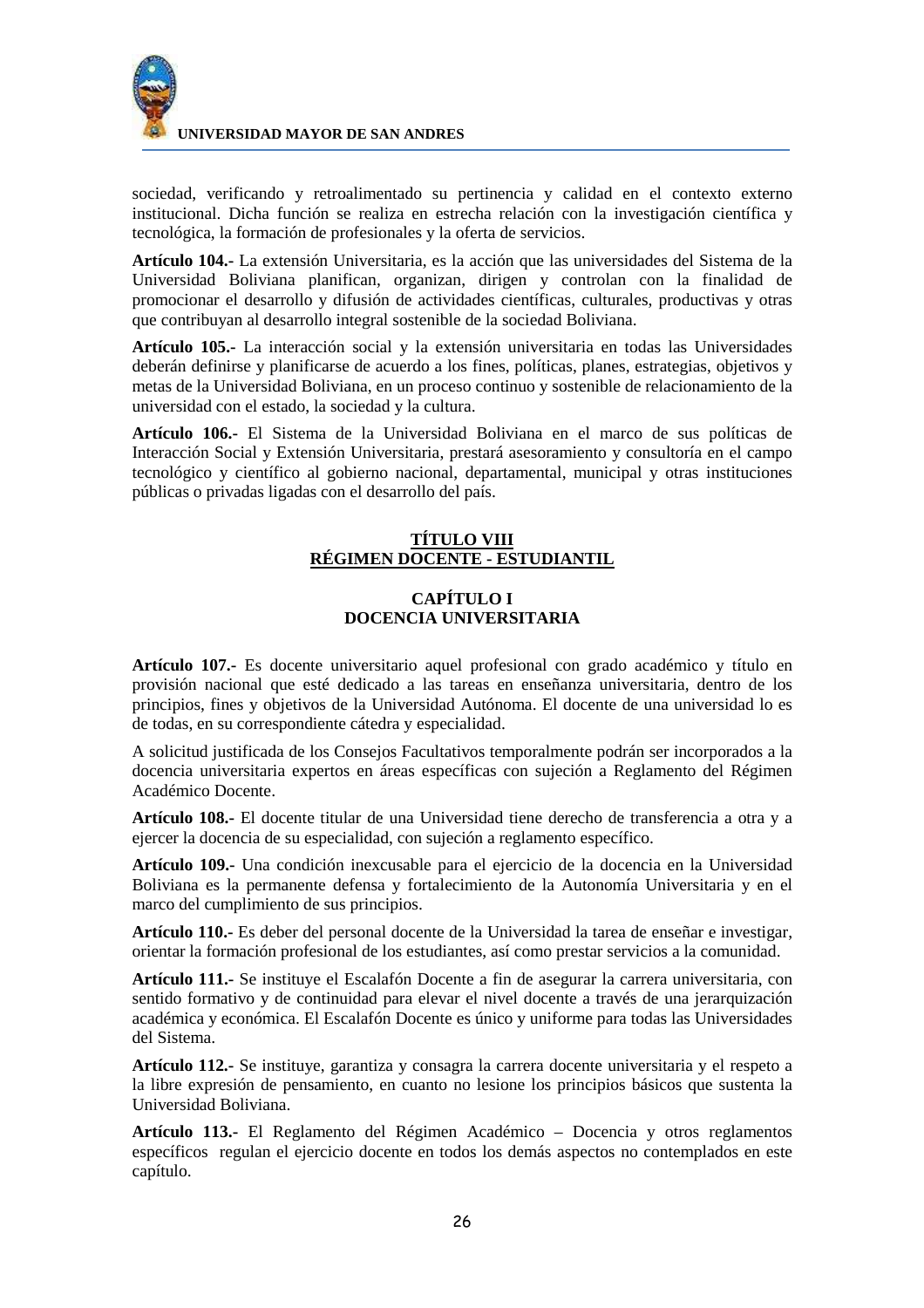

**Artículo 114.-** Se garantiza y reconoce la libre asociación de los docentes.

**Artículo 115.-** Se reconoce la periodicidad de la docencia y su evaluación periódica con sujeción al Reglamento del Régimen Académico - Docente.

**Artículo 116.-** En la docencia universitaria se reconocen las siguientes categorías:

- a) Docentes ordinarios.
- b) Docentes extraordinarios.
- c) Docentes honoríficos.

**Artículo 117.-** Los docentes ordinarios son aquellos que cumplieron los requisitos reglamentarios de concursos de méritos y exámenes de competencia y/u oposición.

**Artículo 118.-** Los docentes extraordinarios son:

- a) Docentes interinos.
- b) Docentes invitados.

**Artículo 119**.- Los docentes honoríficos son:

- a) Docentes eméritos.
- b) Docentes honorarios.

#### **CAPÍTULO II ESTUDIANTES**

**Artículo 120.-** Es estudiante toda persona que habiendo aprobado las pruebas y requisitos exigidos en el sistema de admisión estudiantil correspondiente, se matricula en los registros de una Universidad, llenando los requisitos exigidos para seguir estudios con sujeción al sistema curricular vigente.

**Artículo 121.-** Son estudiantes regulares los que estando inscritos cumplen los deberes y ejercen los derechos que les señalan el Estatuto y los Reglamentos de cada Universidad.

**Artículo 122.-** Los estudiantes regulares deben cumplir obligatoriamente los requisitos relativos a matrícula, evaluación, exámenes, trabajos y otros establecidos para seguir las Carreras Universitarias y obtener los correspondientes grados o títulos que otorga la Universidad Pública Boliviana.

**Artículo 123.-** Además de la condición de estudiante regular, se reconoce la condición de estudiante libre que es la del estudiante que se inscribe a algunas asignaturas y recibe un tratamiento de evaluación distinto a los regulares, de acuerdo a los Reglamentos de cada Universidad.

**Artículo 124.-** Los estudiantes participan del co-gobierno paritario docente- estudiantil y las correspondientes responsabilidades en los diferentes niveles de la Universidad Pública Boliviana.

**Artículo 125.-** El Reglamento del Régimen Estudiantil de la Universidad Pública Boliviana regula todos los demás aspectos del régimen estudiantil no contemplados en este capítulo.

**Artículo 126.-** Auxiliar de Docencia es el estudiante universitario que co- participa en el proceso de enseñanza-aprendizaje, a través de la planificación, ejecución y evaluación en el campo de la docencia, investigación e interacción, iniciándose de esta manera, en la formación docente, posibilitando la superación académica y el logro de los objetivos de la Universidad Boliviana.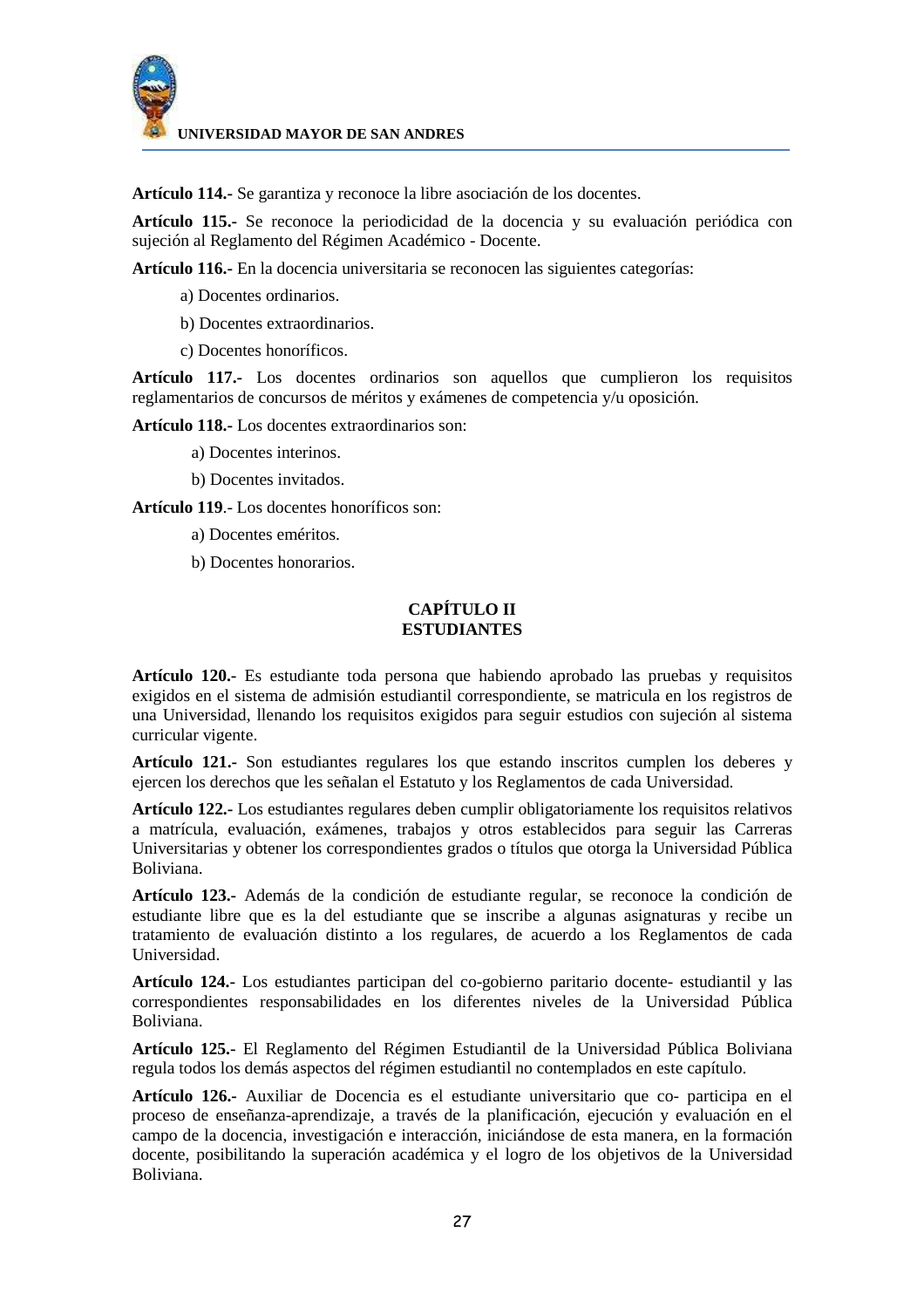

# **TÍTULO IX RÉGIMEN ADMINISTRATIVO FINANCIERO**

# **CAPÍTULO I EL PERSONAL ADMINISTRATIVO**

**Artículo 127.-** La planta administrativa cumple función de apoyo a las actividades universitarias.

**Artículo 128.-** Son trabajadores al servicio de la Universidad todos los que, sujetos a remuneración fija contemplada en el presupuesto, desempeñan labores administrativas y de servicio en las distintas reparticiones universitarias.

**Artículo 129.-** Para ser trabajador administrativo se requiere nombramiento legal expedido o la celebración de un contrato de trabajo, no reconociéndose otros que no llenen esta formalidad.

**Artículo 130.-** Los derechos y obligaciones de los trabajadores administrativos serán establecidos por el Estatuto de cada Universidad y por los Reglamentos pertinentes.

**Artículo 131.-** Se reconoce el derecho de asociación del personal administrativo.

**Artículo 132.-** Las Universidades organizarán periódicamente cursos de capacitación y adiestramiento para su personal administrativo.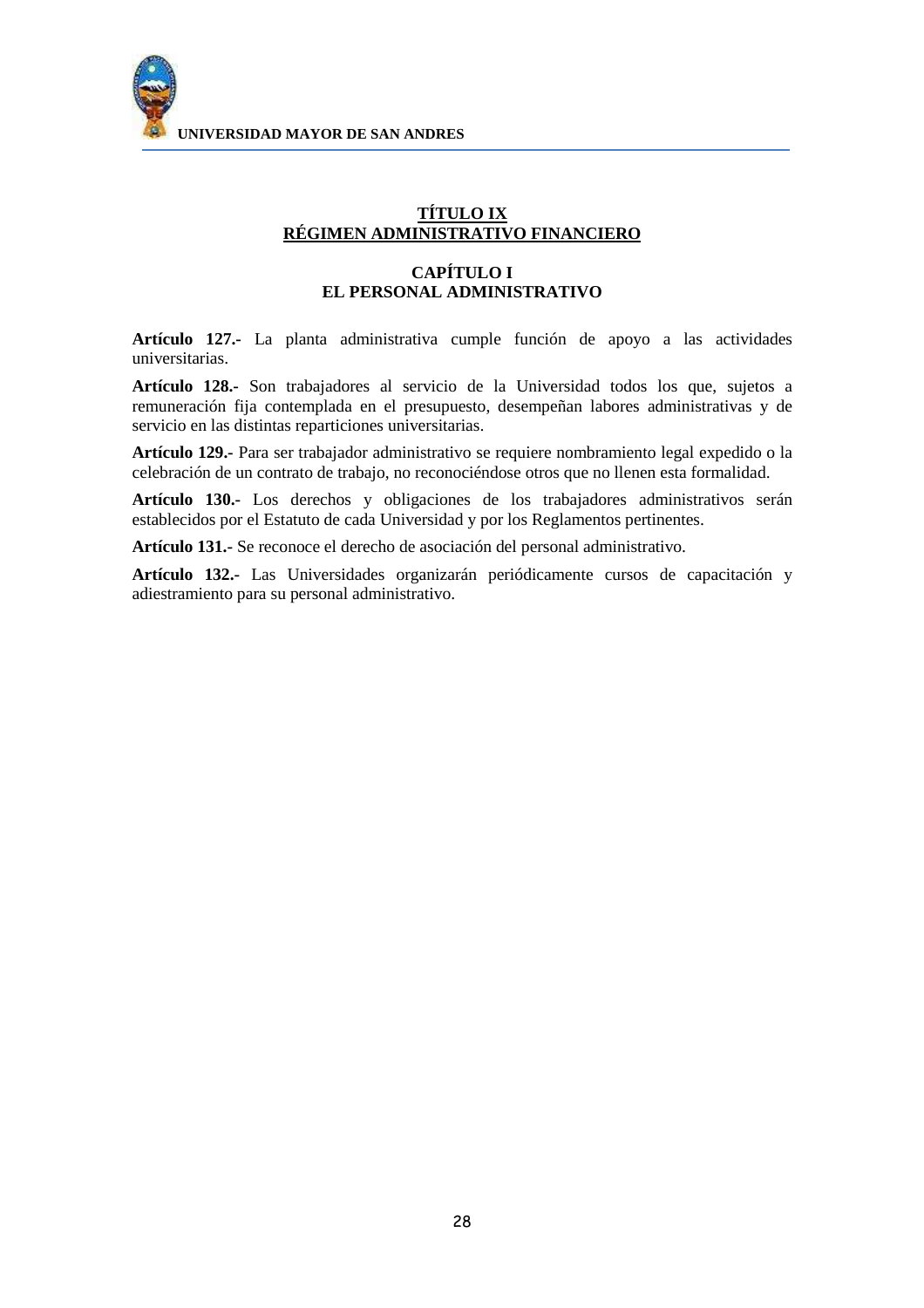

#### **CAPÍTULO II PATRIMONIO UNIVERSITARIO**

**Artículo 133.-** La Universidad Pública Boliviana es Autónoma para la administración de su patrimonio y de sus recursos humanos y materiales, dentro del marco jurídico de la Constitución Política del Estado, las normas del presente Estatuto y los Reglamentos de cada Universidad.

**Artículo 134.-** El patrimonio de la Universidad está constituido por la totalidad de sus bienes y recursos entre cuyos componentes principales se encuentran los siguientes:

- a) Sus bienes muebles, inmuebles y pertenencias.
- b) Las subvenciones que otorga el Estado y el porcentaje de participaciones en el Presupuesto General de la Nación.
- c) Los recursos destinados a cada Universidad en virtud de disposiciones legales y especiales.
- d) Los recursos y participación en los ingresos departamentales y municipales.
- e) Las empresas organizadas mediante inversiones de fondos o de bienes propios.
- f) Las acciones o participación en empresas públicas o mixtas, de acuerdo a las respectivas leyes.
- g) Las remuneraciones y tasas fijadas por cada Universidad por concepto de matrícula estudiantil, valores, gravámenes y rendimiento de las empresas universitarias.
- h) Las rentas provenientes de arrendamiento, explotación de sus bienes y prestación de servicios.
- i) Los fondos obtenidos mediante la venta de sus bienes muebles e inmuebles, previo los trámites de ley, y los provenientes de empréstitos autorizados por los Poderes Públicos.
- j) Los recursos provenientes de asesorías y trabajos de investigación realizados en la línea de vinculación universidad - entorno socio económico.
- k) El patrimonio documental conformado por bibliotecas, centros de documentación, museos y archivos.
- l) Los sistemas de información y comunicación
- m) Los legados y donaciones.
- n) Cualquier participación respaldada por disposiciones legales.

**Artículo 135.-** Los fondos obtenidos por las Universidades mediante empréstitos y que sean administrados por empresas universitarias, quedan sujetos a fiscalización permanente, dichas entidades estarán obligadas a presentar sus estados financieros y las cuentas documentadas sobre el manejo de esos fondos al Honorable Consejo Universitario.

**Artículo 136.-** Todo empleado administrativo universitario que tenga a su cargo la recaudación, administración o custodia de fondos, valores fiscales o bienes universitarios de cualquier naturaleza, debe prestar fianza para garantizar la correcta tenencia de fondos, manejo o empleo de los mismos de acuerdo a disposiciones legales sobre la materia.

**Artículo 137.-** Los regímenes de administración de personal para los servicios académicos y administrativos, administración de presupuestos, compras de suministros, contabilidad, recaudación y fiscalización, almacenes, inventarios, servicios generales y específicos, se sujetarán a las normas contenidas en el presente Estatuto y a las de carácter general vigentes en cada materia.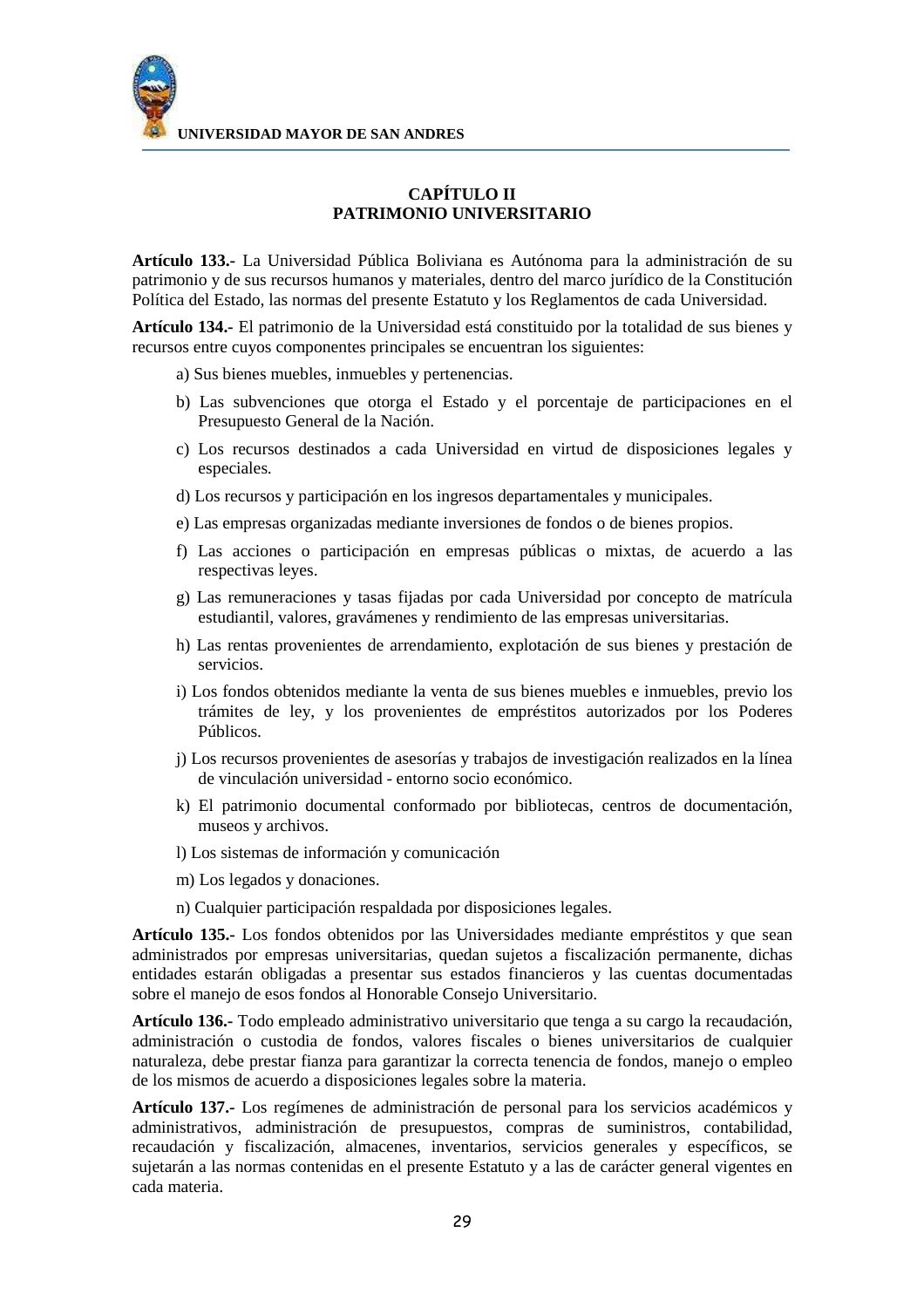

# **CAPÍTULO III PRESUPUESTOS UNIVERSITARIOS**

**Artículo 138.-** El Estado contribuirá obligatoria y suficientemente al sostenimiento de las Universidades, destinándoles recursos económicos y financieros necesarios, conforme al Art. 93 la Constitución Política del Estado.

**Artículo 139.-** Constitucionalmente, corresponde a cada Universidad la formulación, aprobación, ejecución y evaluación de su presupuesto. Los Consejos Universitarios deben aprobar anualmente y con un plazo anticipado, el presupuesto general por programas, conforme a normas en vigencia.

**Artículo 140.-** El presupuesto consolidado de la Universidad Pública Boliviana, está constituido por los presupuestos de todas las Universidades Públicas del país y del Comité Ejecutivo de la Universidad Boliviana.

**Artículo 141-** En la formulación, aprobación, control y evaluación del presupuesto, así como los presupuestos adicionales, traspaso de fondos, endeudamiento, reconocimiento de créditos, autorizaciones de fondos operativos, las Universidades se sujetarán a las normas en vigencia.

**Artículo 142.-** La adquisición y venta de bienes inmuebles, vehículos, equipos, bienes fungibles y las inversiones a efectuarse, se realizarán conforme a los Reglamentos Universitarios y Leyes vigentes.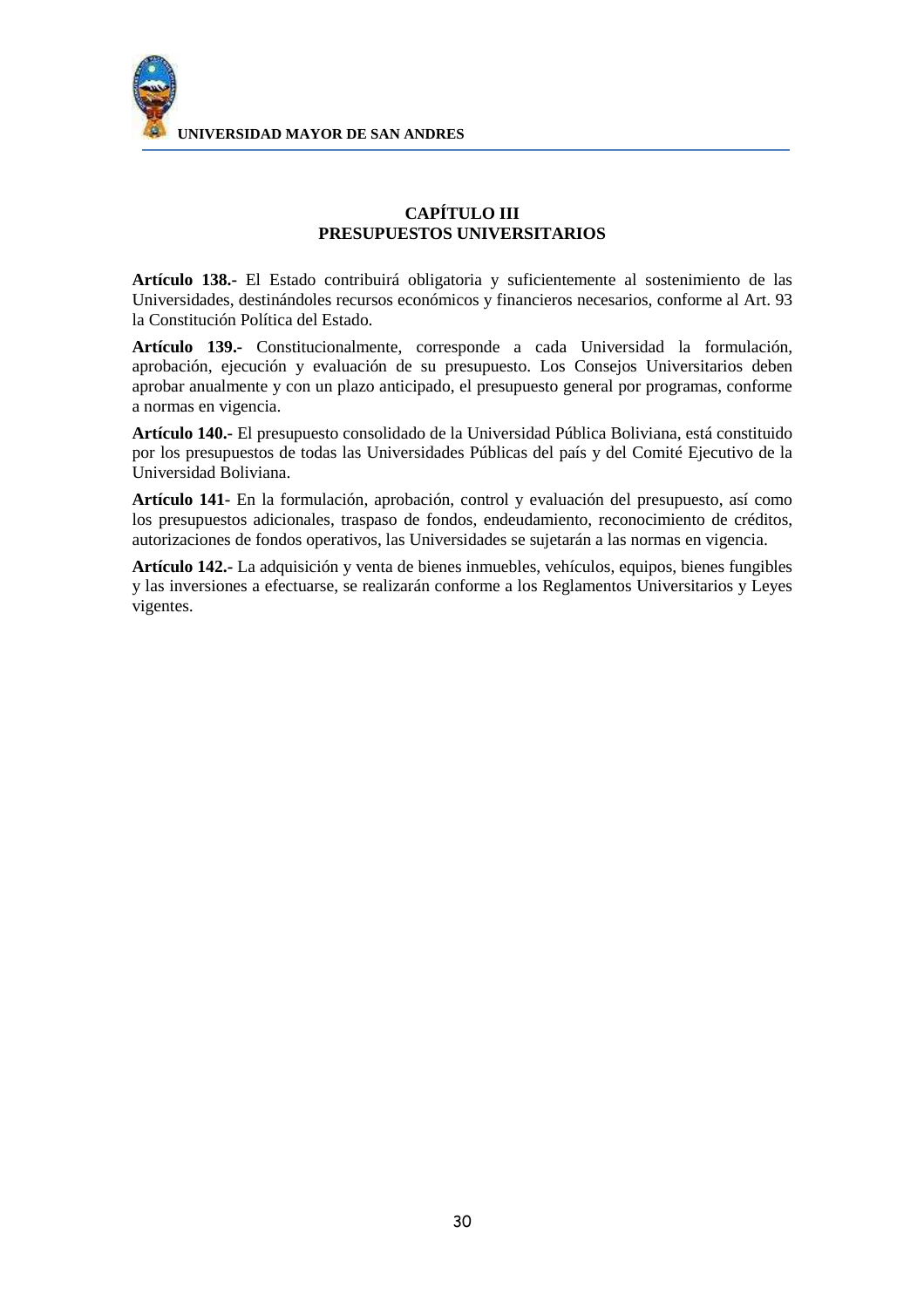

#### **CAPÍTULO IV INFRAESTRUCTURA**

**Artículo 143.-** Las Universidades podrán adquirir, construir, transferir de conformidad al presente Estatuto, los bienes muebles o inmuebles de acuerdo a Reglamento y disposiciones legales vigentes.

**Artículo 144.-** Las Universidades están obligadas a efectuar inventarios de sus bienes y a levantar su estado patrimonial para fines de custodia y responsabilidad.

**Artículo 145.-** Las Divisiones de Infraestructura con la cooperación de sus respectivos departamentos jurídicos, mantendrán actualizados los títulos de propiedad de los bienes universitarios.

#### **CAPÍTULO V EMPRESAS UNIVERSITARIAS**

**Artículo 146.-** La organización de empresas universitarias debe consultar y responder a los requerimientos de desarrollo regional y nacional y a los objetivos académicos de la Universidad Pública Boliviana.

**Artículo 147.-** El funcionamiento y la administración de las empresas universitarias, independiente de las normas en vigencia, están sujetas a los principios, objetivos, fines y disposiciones estatutarias y reglamentarias de la Universidad Pública Boliviana.

**Artículo 148.-** Las empresas universitarias a través de su Directorio, podrán gestionar y obtener el financiamiento necesario de instituciones crediticias nacionales e internacionales de acuerdo a las normas jurídicas correspondientes, previa autorización del Honorable Consejo Universitario.

#### **TÍTULO X RÉGIMEN SOCIAL Y BIENESTAR ESTUDIANTIL**

# **CAPÍTULO I RÉGIMEN SOCIAL**

**Artículo 149.-** La Universidad Pública Boliviana presta a sus trabajadores docentes y administrativos los servicios de la seguridad social previstos por el Código de Seguridad Social y demás leyes complementarias, así como reconoce los derechos sociales otorgados por la Legislación del Trabajo.

#### **CAPÍTULO II BIENESTAR ESTUDIANTIL**

**Artículo 150.-** Los estudiantes son atendidos por un amplio régimen de Bienestar Estudiantil conforme al Estatuto y Reglamentos de cada Universidad.